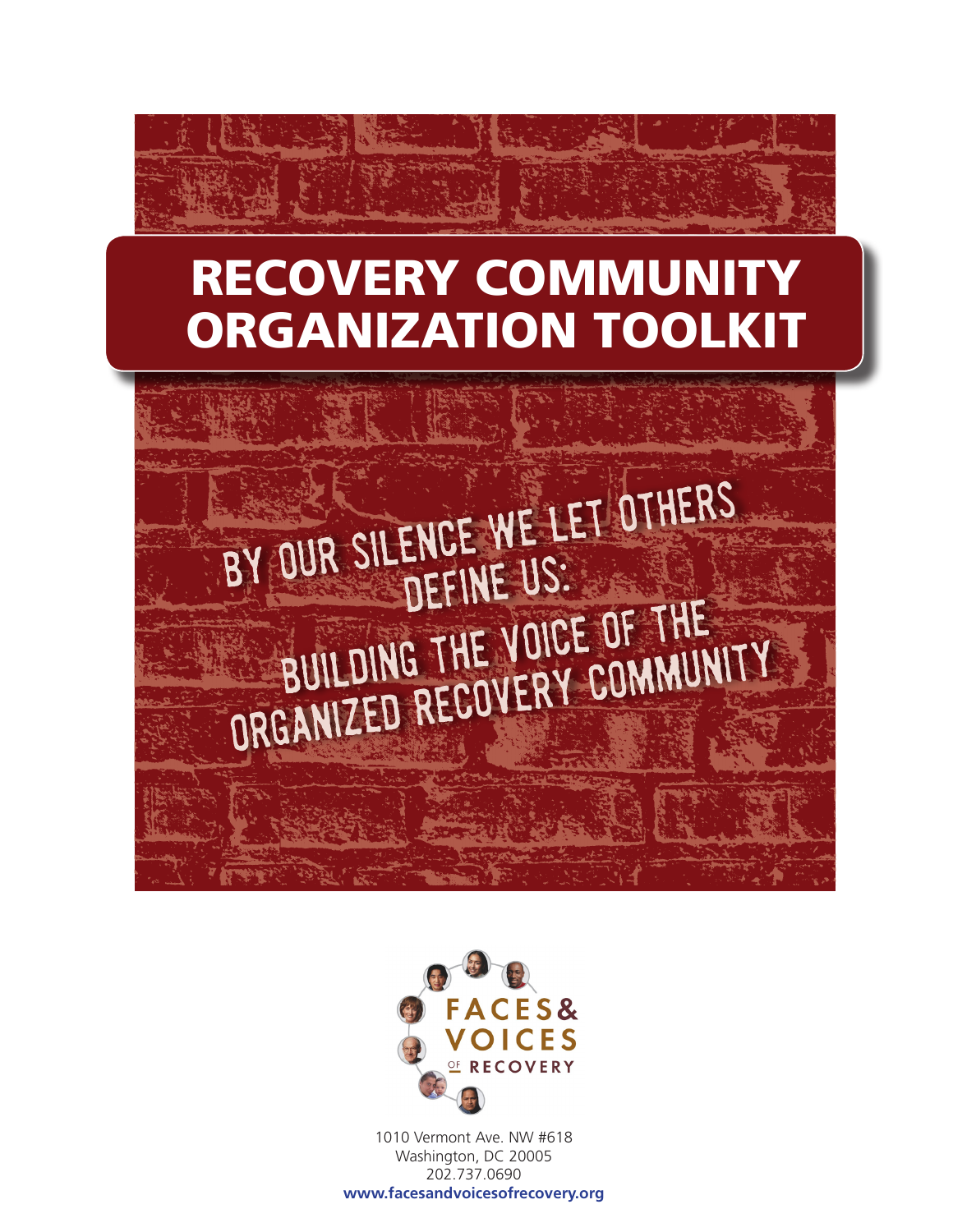# TABLE OF CONTENTS

Introduction

Recovery Community Organizations

| L.  | Recovery Community Organizations: Core Principles                                           | Page 5  |
|-----|---------------------------------------------------------------------------------------------|---------|
| II. | Recovery Community Organizations: Core Strategies                                           | Page 7  |
|     | III. Recovery Community Organizations: Examples                                             | Page 10 |
|     | IV. Statewide recovery community organizations: Advocacy Focus                              | Page 14 |
|     | V. Local Recovery Community Organizations                                                   | Page 15 |
|     | VI. Learning from Experience: Keys to Successful Recovery<br><b>Community Organizations</b> | Page 16 |
|     | VII. Steps for Creating a Recovery Community Organization                                   | Page 19 |

#### **ACKNOWLEDGEMENTS**

This Toolkit was developed with support from the Open Society Foundation and the generous donations of Faces & Voices of Recovery supporters.

The Association of Recovery Community Organizations at Faces & Voices of Recovery is a growing network of recovery community organizations across the nation. More information is available online at www.facesandvoicesofrecovery.org.

January 2012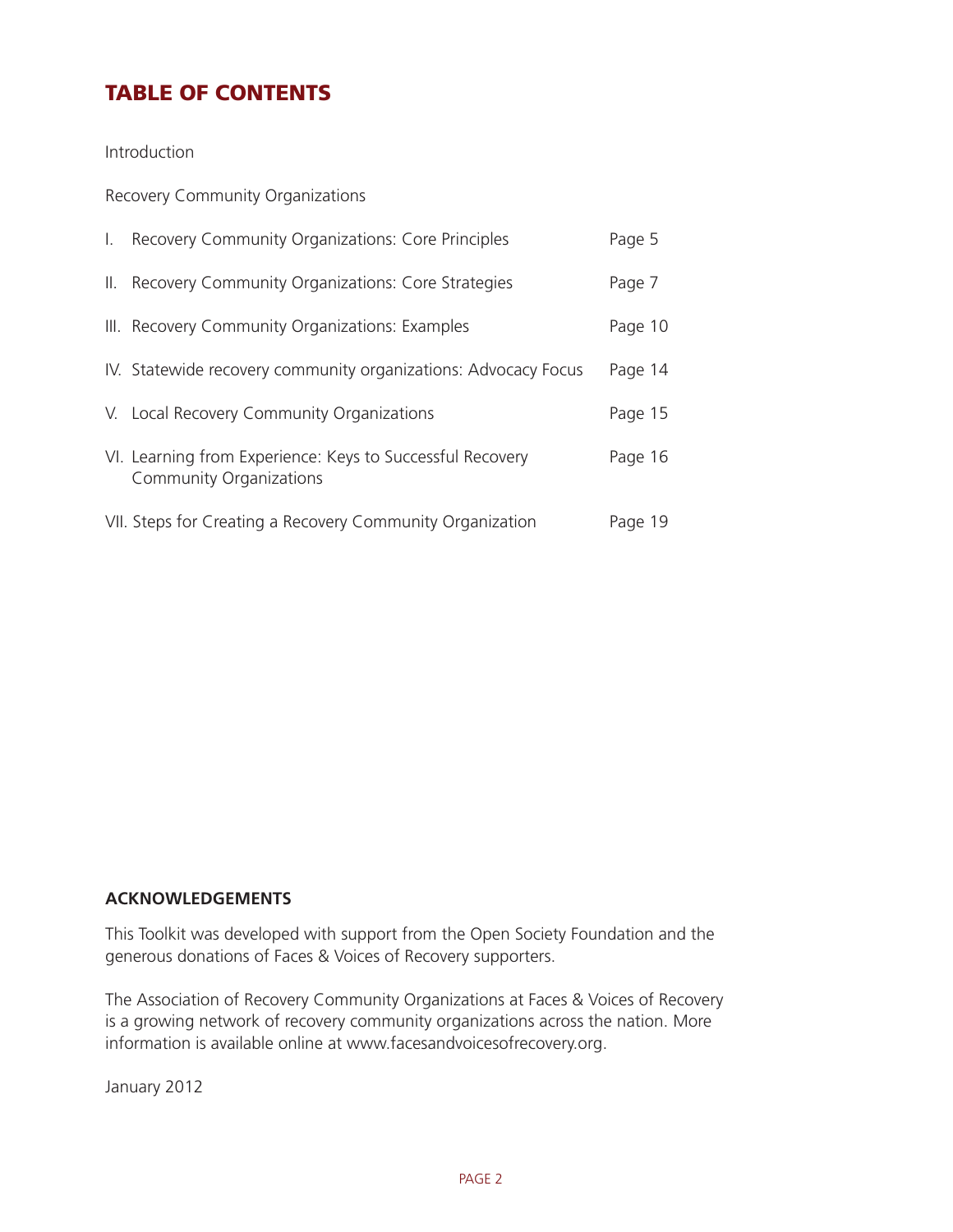# INTRODUCTION

When Faces & Voices of Recovery was founded in 2001, we stood on the shoulders of a rich history of organized advocacy by the addiction recovery community – people in recovery, their families, friends and allies.

Marty Mann founded the National Council on Alcoholism almost 70 years ago to provide education to raise the awareness of addiction and recovery across our society. Bill Wilson, the co-founder of Alcoholics Anonymous, testified before Congress on the Hughes Act, envisioning a day when hundreds of AAs would fill the halls of Congress to demonstrate wellness and recovery. The late Senator Harold Hughes, a person in long-term recovery from addiction, founded the Society of Americans for Recovery in 1991.

*The Society of Americans for Recovery (SOAR) is a grass-roots organization of concerned people from all walks of life. It is dedicated to the fundamental belief that alcoholic and drug-dependent people and their families should have the same rights and privileges as all other people. It strives for a better understanding that treatment and recovery will reduce other health, social, and economic problems. Please join us to champion hope, justice, and opportunity for all whose lives are damaged by diseases of alcoholism and drug dependence.*

 *- Senator Harold Hughes, SOAR Founder and Chairman*

Faces & Voices of Recovery was founded to provide focus for a growing advocacy force. Faces & Voices is dedicated to organizing and mobilizing the over 20 million Americans in recovery from addiction to alcohol and other drugs, our families, friends and allies into recovery community organizations and networks, to promote the right and resources to recover through advocacy, education, and demonstrating the power and proof of long-term recovery.

In many cases, recovery voices are marginalized and ineffective when the work is shouldered primarily by lone individuals. As we know from the great social movements that precede ours, the public, policy makers, and the media can easily ignore individual voices. In fact, the reality of long-term recovery is often overshadowed by media and public fascination with active addiction and popular myths supported by stories of celebrities' very public struggles with the dark side of addiction.

*Never doubt that a small group of thoughtful committed citizens can change the world; indeed, it's the only thing that ever has.* 

#### *- Margaret Mead*

Long-term recovery from addiction to alcohol and other drugs is real for over 20 million Americans and thousands more get well every year, benefiting individuals and their families, the communities in which we live, work and go to school. There are as many different paths to recovery as there are different people in recovery. Regardless of how people achieve recovery, they are the living proof that recovery happens and that there are real solutions to the problem of addiction to alcohol and other drugs.

Times have changed. As the recovery community has unified around key priorities – to gain needed resources, embrace all pathways to recovery, innovate and provide services, and to end discrimination against people in or seeking recovery, new institutions have developed across the country.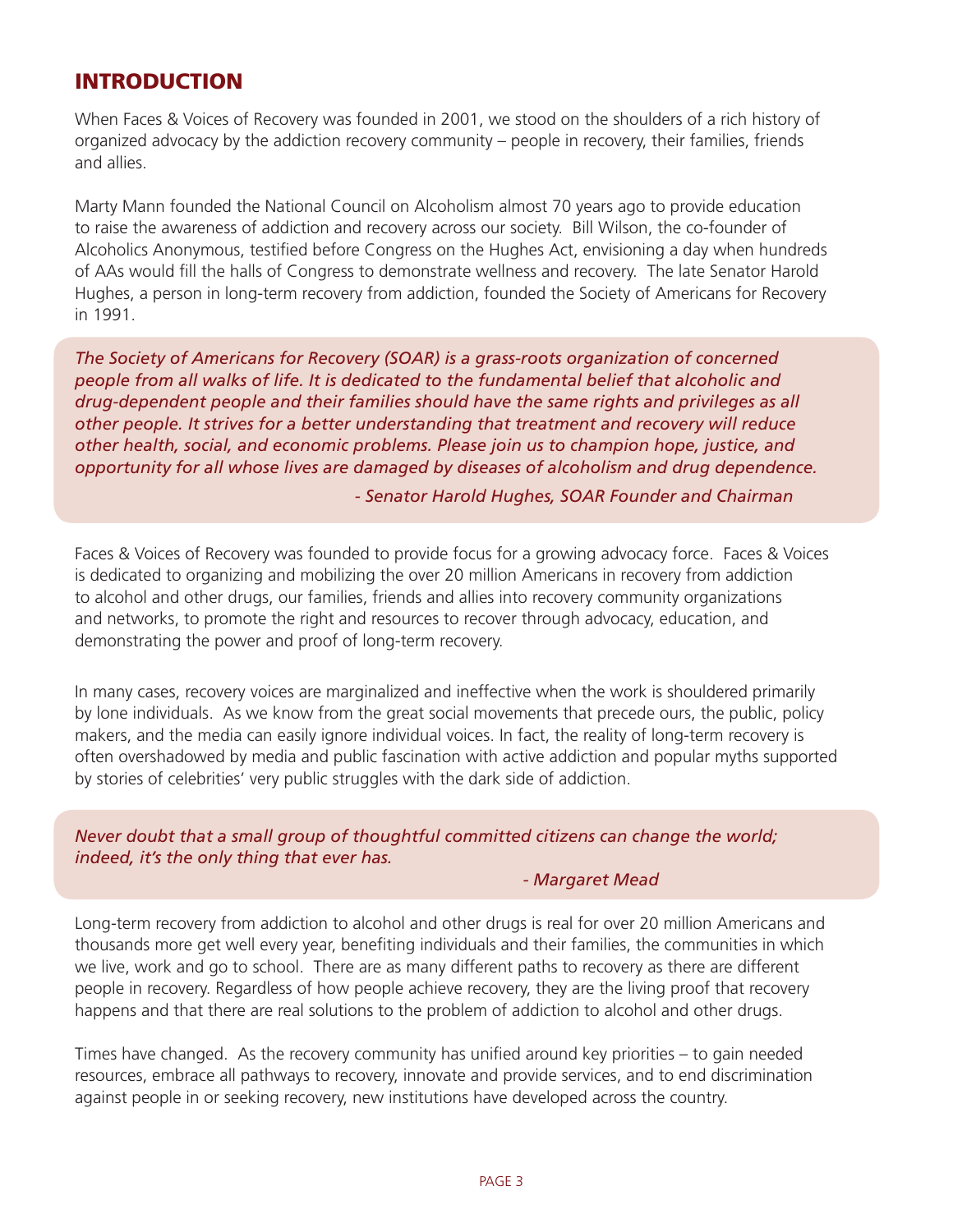Building strong recovery community organizations is one way to break feelings of isolation and shame, build strong relationships, and advocate for the solutions that we know work. Grassroots organizations develop recovery leaders, offer opportunities to express a collective voice and provide a forum for community service. Coming together to build a constituency of consequence means acting together to bring about positive changes in community life through public action.

Recovery community organizations are usually created by people in personal and/or family recovery in response to unmet needs in their communities. Often, they exist as voluntary advocacy and service organizations for some time before they have funding to support their activities on a more formal basis. They have learned that deliberate effort and regular adjustments to their plans and activities is required to strike a balance between building an organization that has the capacity to bring about real change and keeping an agenda focused on making a real difference in the lives of people in the recovery community.

We know that when the recovery community works together – organizes – we have the ability to improve all of our lives.

*Many of us have carried a message of hope on a one-to-one basis; this new recovery movement calls upon us to carry that message of hope to whole communities and the whole culture. It is time we stepped forward to shape this history with our stories, our time and our talents.*

 *- William White, recovery historian*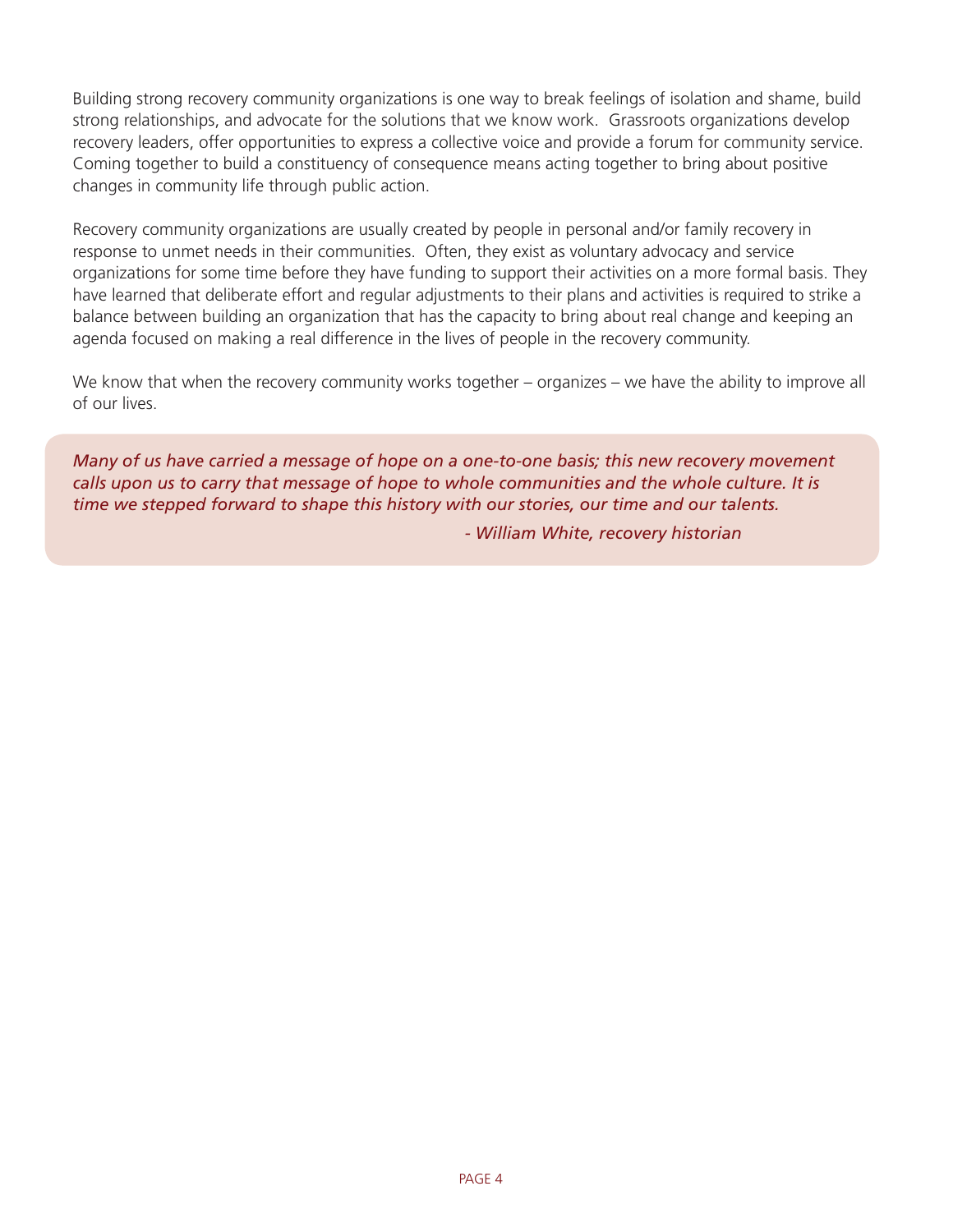# RECOVERY COMMUNITY ORGANIZATIONS

Across the country, organizations that are independent, non-profit, led and governed by people in recovery, family members, friends and allies are mobilizing resources within and outside of the recovery community to make it possible for the over 23 million Americans still struggling with addiction to find long-term recovery. Each organization has a mission that reflects the particular issues and concerns of their community.

# I. RECOVERY COMMUNITY ORGANIZATIONS: CORE PRINCIPLES

All groups share three core principles – recovery vision; authenticity of voice; and accountability to the recovery community.

#### **Recovery** vision

Recovery community organizations focus on the reality of long-term recovery from addiction to alcohol and other drugs for over 20 million Americans and their families. The recovery community organization, its leaders, and members have a singular goal: enhancing the quantity and quality of support available to people seeking and experiencing long-term recovery from addiction. Faces & Voices of Recovery envisions a day when public and private policies have been implemented at the local, state, and federal levels to help individuals and families get the help they need to recover, including access to effective care including treatment and peer and other recovery support services. Policies that discriminate against people in or seeking recovery will have been reversed and removed.

The focus is on the "solution" that involves mobilizing individual and community resources to promote recovery, not a particular service or model of care. One of the founding principles of Faces & Voices of Recovery is embracing all pathways to recovery. This principle is embodied in our Recovery Bill of Rights, a statement of a recovery vision and agenda. While recovery community organizations form strategic alliances with like-minded partners, this vision is distinct from that of for example, human service agencies, faithbased and other community organizations, professional addiction treatment, and mental health treatment, and primary care providers. There are mission and vision statements from a variety of recovery community organizations in the Resource Section.

#### **• Authenticity of voice**

Authenticity of voice means representing the interests of communities of recovery. A guiding principle is self-governance, mutual aid and support. Recovery community organizations are developing to serve communities, with leadership by and for community members. Recovery community organizations have a majority of board members, managers, staff, and volunteers drawn from the community. This strong connection is the source of a recovery community organization's strength and ensures that the voice of the recovery community takes precedence over other interests.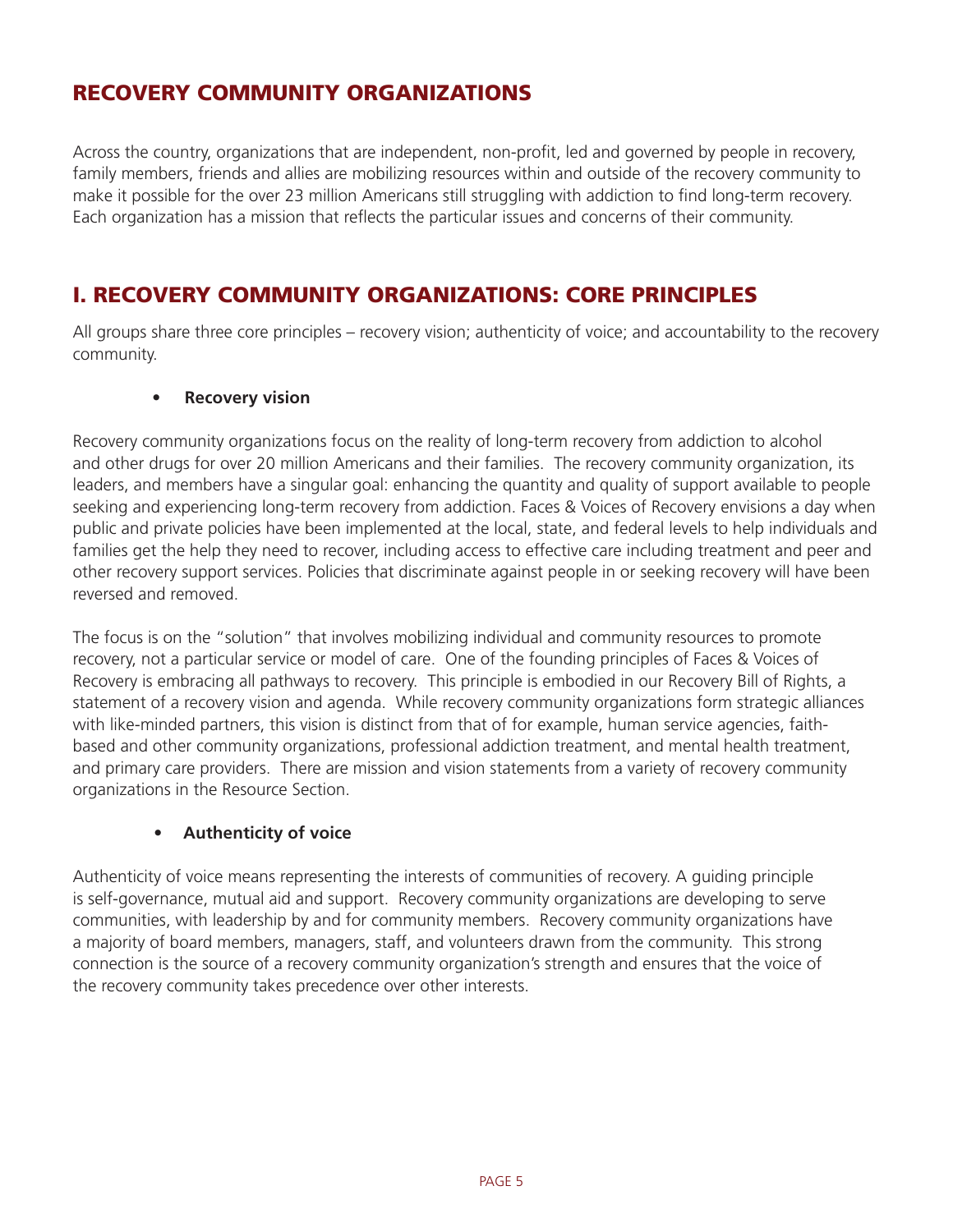By developing and nurturing strong grassroots networks, recovery community organizations develop leaders, offer opportunities for people to make their voices heard, and provide a forum for community service. Vibrant recovery community organizations insure that the voices of people who have the lived experience of recovery, including family members, are heard and embraced and that the organization's public education, advocacy, and recovery support services respond to the broadest spectrum of local recovery needs.

#### **• Accountability to the recovery community**

Recovery community organizations' credibility and effectiveness depends on their ability to be accountable and responsive to the community they work in and with. In most cases, this means being an independent, stand-alone nonprofit organization, where they can manage their relationships with other organizations. For example, a recovery community organization may work closely with an association of treatment providers, a Drug Court, a Community Prevention Coalition or a hospital, but be independent of them in their governance. Independence allows a recovery community organization to bridge the gaps between the recovery community and government agencies, the criminal justice system and the larger network of health and human services providers. The recovery community organization's real strength is drawn not from its links to other service organizations but from the authentic voice of the individuals in the recovery community who relate to and actively support it.

Recovery community organizations recruit and engage people in recovery, family members, friends and allies to advocate on behalf of their own, identified interests. Wherever possible, recovery community organizations use something called "participatory processes" – different ways to involve both leaders and members – to weigh in on decisions on programming and policy. Recovery community organizations provide an organized way for people to give back to their communities through volunteer and paid service to others seeking recovery and work with allied organizations by offering recovery support services, advocating on common public policy agendas, and broadening public understanding of the reality of recovery while remaining accountable to the recovery community.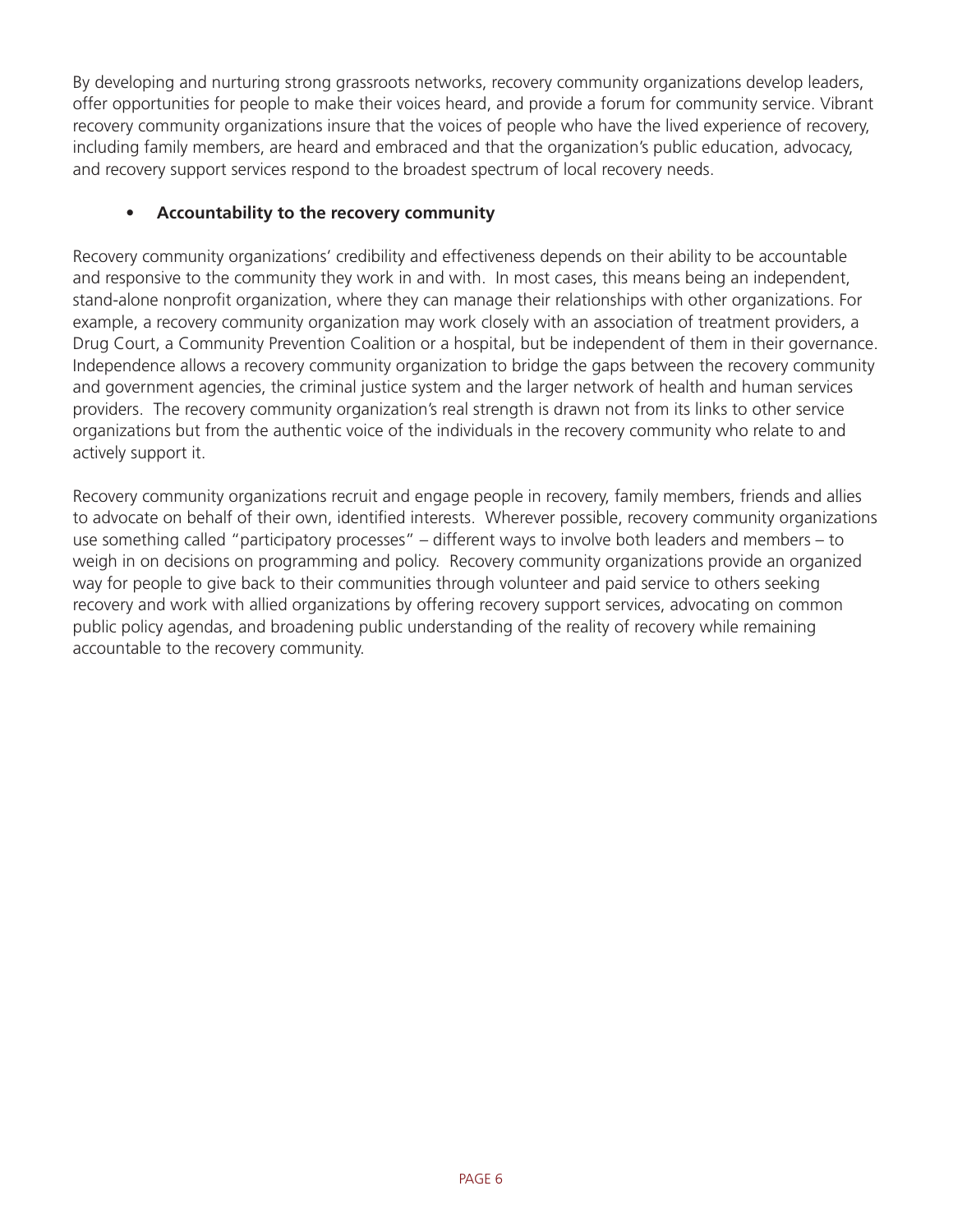# II. RECOVERY COMMUNITY ORGANIZATIONS: CORE STRATEGIES

Recovery community organizations use three primary strategies to achieve their mission, fostering recoveryfocused and oriented values and communities. Each organization determines the mix and priority given to each of these core strategies:

#### **1. Public education and awareness**

Putting a face and a voice on recovery to educate the public, policy makers, service providers, and the media about the reality of recovery offers hope and dispels myths and pessimism about the power and reality of long-term addiction recovery. This strategy also draws attention to the social and policy barriers facing people in and seeking recovery.

Growing numbers of individuals are speaking out publicly and sharing their experience as members of recovery community organizations. They are using Faces & Voices recovery messaging to advocate while respecting the anonymity traditions of 12-step programs they may participate in – advocating with anonymity.

Recovery community organizations have web sites, speakers bureaus, host educational forums at schools, host Town Hall meetings, cable TV shows, and carry out many other public awareness activities. They are training people in recovery and family members as speakers and organizing public events, bringing recovery to the broader community. One well-known national awareness effort is the annual September National Recovery Month observances. Groups across the nation and now worldwide organize walks, rallies and other events to focus attention on the reality of recovery.

#### **2. Policy advocacy**

To build recovery-oriented and supportive communities, recovery community organizations are addressing the public policy barriers that keep people from sustaining their recovery for the long haul. One consequence of addressing addiction as a criminal justice, not a public health crisis, has been the imposition of legal barriers on people with criminal records. Advocacy is aimed at ending the punishment and incarceration of people for their status as people with histories of addiction.

These barriers make it much more difficult for people to get their lives back on track, get a job, obtain housing, and reunite with their families and friends. Recovery community organizations are also engaged in advocacy at the local, state, and federal levels to promote policies and regulations in health insurance, program development, and resource allocation that make sense for the recovery community.

#### **3. Peer-based and other recovery support services and activities**

Recovery community organizations are innovating and delivering a variety of peer recovery support services and places to deliver those services, building a lasting physical presence in communities. Recovery coaching, telephone recovery support services, all-recovery meetings, and other services are being organized and delivered by trained volunteers and/or paid staff. A growing network of recovery community centers are home to these services as well as a place for community-wide sober social activities, workshops, meetings, and resource connections.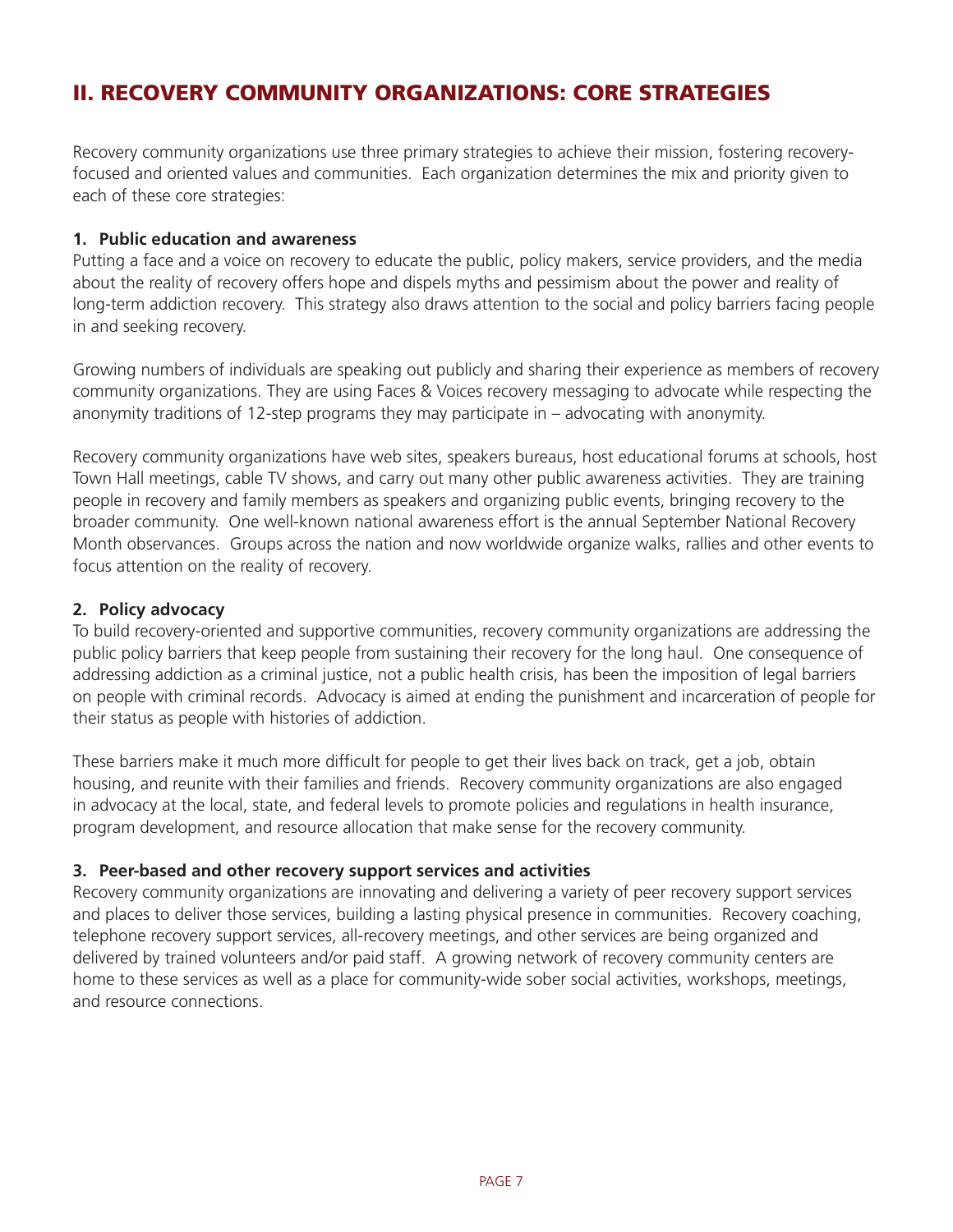In addition to these three core strategies, recovery community organizations are also:

- • **Developing leaders,** offering opportunities for people in recovery, family members, friends and allies to express their collective voice, learn new skills and responsibilities, and provide a forum for community service.;
- • **Advocating for meaningful representation and voice** for people in long-term addiction recovery and family members on issues that affect their lives;
- **Assessing needs** related to the adequacy and quality of local treatment' recovery support services, and other health and social services;
- • **Assessing strengths, assets, and resources** available in the community to support recovery;
- • **Educating the public, policy makers, and service providers** about the prevalence and multiple pathways of addiction recovery;
- • **Developing human and fiscal resources** by expanding philanthropic and public support for addiction treatment, recovery support services, and recovery advocacy and cultivating volunteerism within local communities of recovery; and
- **Supporting research** that illuminates effective strategies and the processes of long-term recovery and establishes an evidence base for peer and community supports.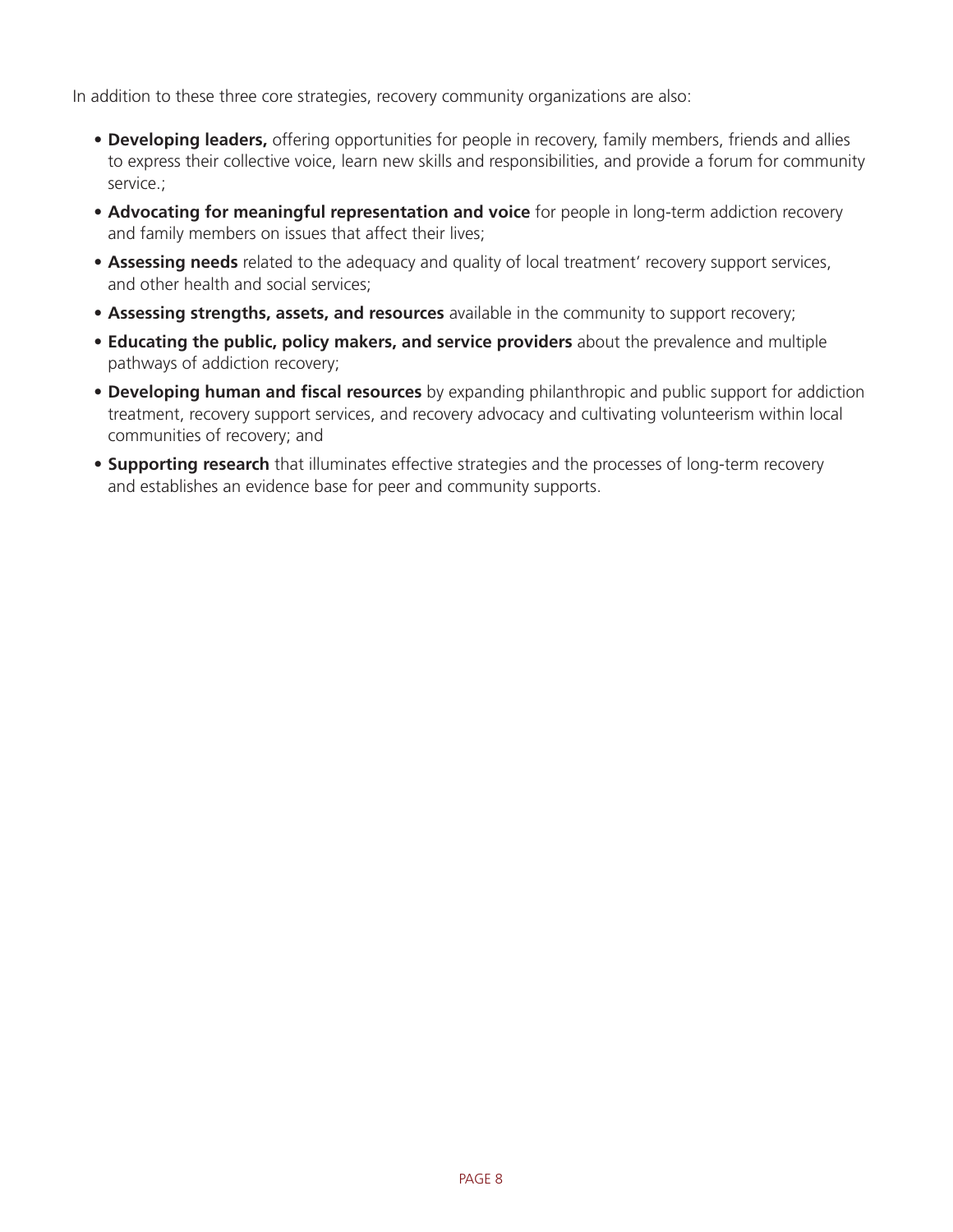# TYPES AND EXAMPLES OF RECOVERY COMMUNITY ORGANIZATIONS

This section describes different types of organizations with in-depth examples to illustrate the principles and strategies that characterize recovery community organizations. There's information on their history, including the context in which each was formed, and how they have evolved. The descriptions highlight some of their activities and shared principles of success.

Recovery community organizations are organized in a variety of ways, depending on the needs of their respective communities and goals. Core principles of vision, authenticity of voice, and accountability are often embodied but expressed in different ways. Some are statewide organizations, while others focus on serving the needs of local communities. In addition to these different geographic focuses, groups have adopted different strategies. For example, the statewide Massachusetts Organization for Addiction Recovery (MOAR) focuses primarily on public awareness and advocacy and doesn't provide peer recovery support services. Its membership is comprised of individuals throughout the state. Other recovery community organizations in Massachusetts provide peer recovery support services and turn to MOAR for its leadership on state-level public policy advocacy.

By contrast, the Recovery Alliance in El Paso, Texas focuses on public awareness and providing peer services like recovery coaching and recovery housing to the El Paso recovery community. The Recovery Alliance is also one of the founding members of a new state wide recovery public awareness and advocacy organization, Texas Recovers! Texas Recovers! members are a confederation of local, community-based groups who have come together to influence state policy.

In some states, individual recovery advocates or local recovery community organizations are coming together to form state wide recovery community organizations. In Virginia, the recently formed Addiction Recovery Council of Virginia (ARCVA) is a group of individuals, active in recovery advocacy, who are influencing Virginia's policy towards a more productive recovery solution.

ARCVA has organized a Recovery Caucus, modeled after the federal Addiction Treatment and Recovery Caucus launched by former members of Congress Patrick Kennedy (D-RI) and Jim Ramstad (R-MN). They are working with the caucus to advocate for resources to support recovery community organizations in delivering services and supports that help achieve long-term recovery.

Across the country, organizations and individuals are coming together at the state level to address and advocate on policy issues in a unified way. They are advocating and working with state agencies including Alcohol and Drug Administrations, Departments of Correction, Insurance Commissioners, as well as elected officials. With implementation of the Affordable Care Act, they are working with emerging Health Exchanges and other health and funding entities in their states.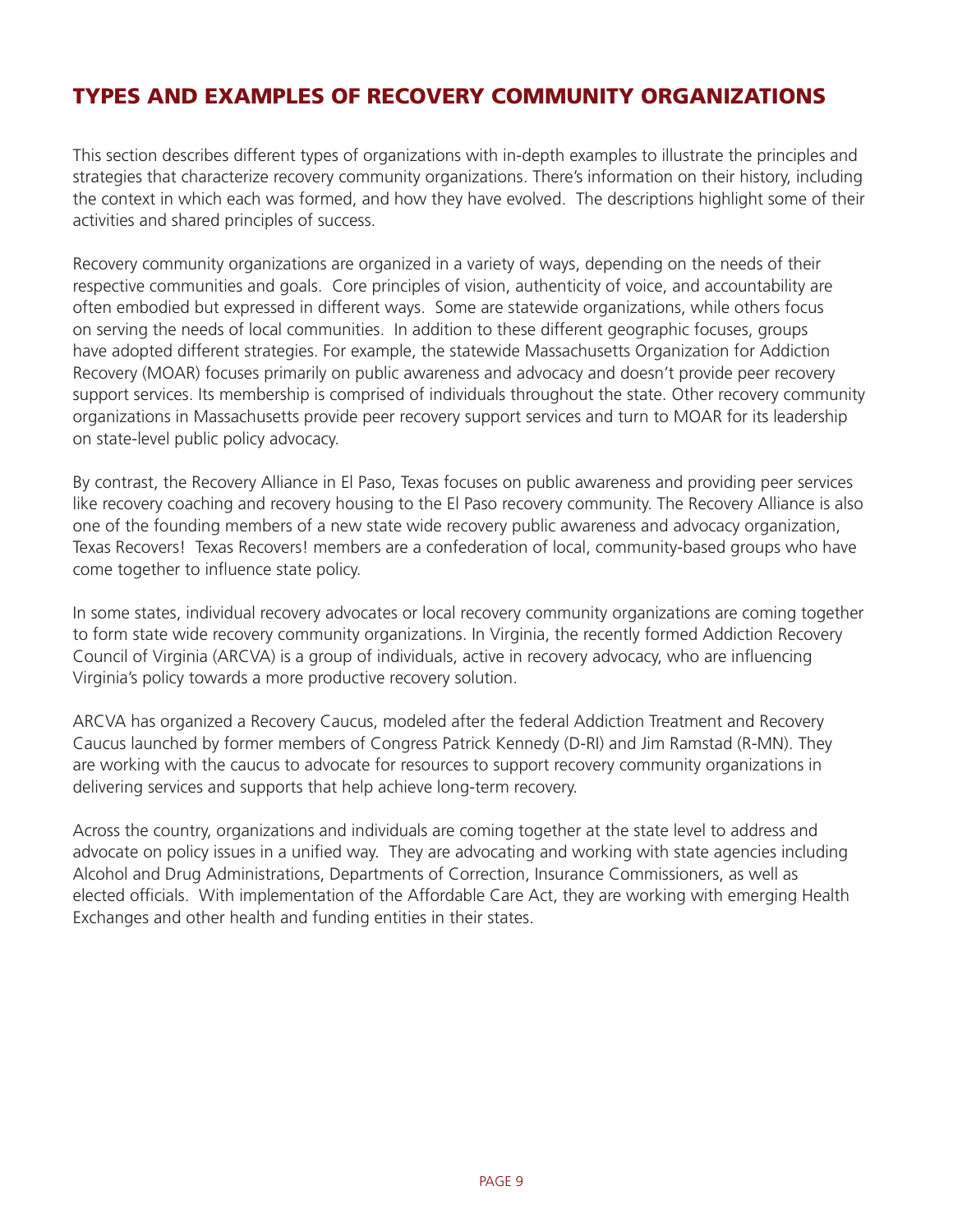# III. RECOVERY COMMUNITY ORGANIZATIONS: EXAMPLES

#### **Connecticut Community for Addiction Recovery**

Bob Savage, CCAR's founding Executive Director, began the Connecticut Community for Addiction Recovery (CCAR) in 1998 with initial financial support from the CT Department of Mental Health and Addiction Services, followed by a grant from the federal government's Recovery Community Support Program (RCSP). He organized monthly Chapter meetings across the state that evolved into a statewide recovery community organization. His impetus for forming CCAR came from two questions that we on his mind while he was working for the state government:

- 1. Where are the people in recovery when we are making critical decisions concerning them?
- 2. Can the recovery community be organized to advocate for issues of importance to them?

Originally, formed as an advocacy organization, CCAR members began asking to do more and a number of them wanted to be of service. CCAR responded (with the support of RCSP's switch from "support" to "services") by developing peer-led services. Since 2002, CCAR has been developing and refining these services. One key service that CCAR has pioneered is peer telephone support that engages and supports individuals in early recovery through telephone check-ins and coaching.

CCAR's board has never formally defined membership. Its members are people who have agreed to be on its mailing list. The organization hasn't developed a system of paid membership, but has an Individual Giving Campaign to encourage people to contribute their financial support.

CCAR offers a number of ways for its members to be involved as volunteers – both as advocates and as peers delivering services.

CCAR's Recovery Coach Academy has been a model for training recovery coaches nationwide. In 2012 alone, CCAR trained 997 recovery coaches from 27 states.

Phil Valentine, CCAR's current Executive Director, elaborates on some of the lessons learned throughout CCAR's history:

#### **CCAR's Lessons Learned**

- Pick a few things and do them very well. Don't try to do everything.
- Family, family, and more family. Family members have the potential to be the recovery advocacy movement's most powerful constituency.
- Be an ally of the Single State Agency. Work with them, not against them.
- Pay people in recovery well. Value their experience. If a recovery community organization doesn't pay people in recovery well, who will?
- We have a right to be heard and to speak even when it's uncomfortable to voice our opinions.
- Integrity matters.
- • Treat your Board with utmost respect.
- Hire carefully and take your time when hiring.
- Seek help on special issues from people who have more experience than you in a given area.
- Share your challenges as well as your successes.
- Surround yourself with great people.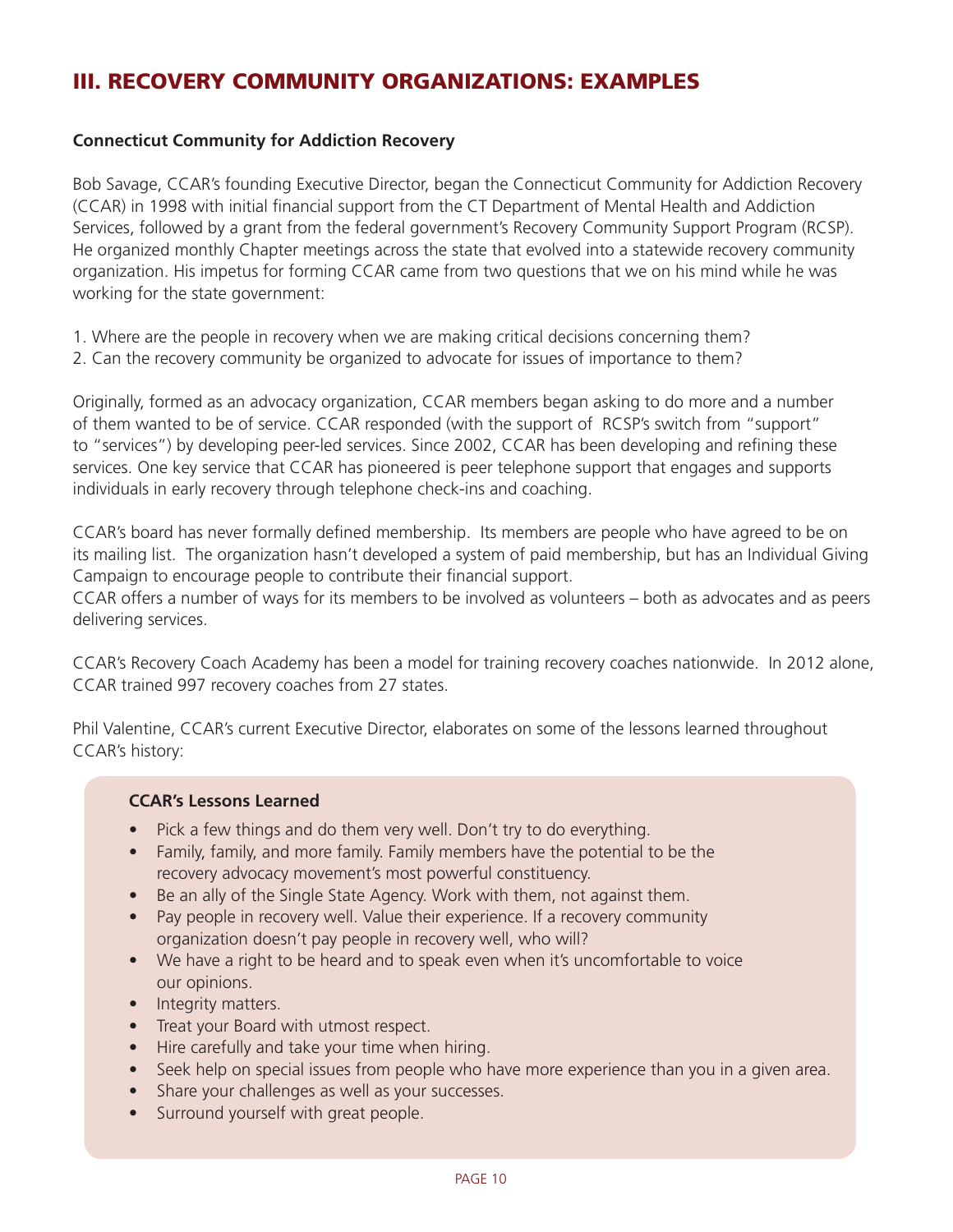Here's a brief roadmap to CCAR's growth and development that describes its evolving multi-pronged public education, advocacy and peer recovery support services and training activities.

# **Connecticut Community for Addiction Recovery Milestones**

## **1997**

- Held first Recovering Community Organization meeting
- Held first Legislative Day

## **1998**

• Received funding from CSAT's Recovery Community Support Program, laying the financial foundation that was later supplemented by funding from the Connecticut Department of Mental Health and Addiction Services (DMHAS)

# **2000**

- First Recovery Walks! an idea that came from the recovery community. There had never been a walk in support of addiction recovery that CCAR members knew about. Their goal was 50 people to show up and 700 people showed up for the first walk.
- Recovery Core Values written in collaboration with mental health recovery advocates, becoming the cornerstone of a statewide Recovery-Oriented System of Care that has become a national model.
- Produced two videos, "Putting a Face on Recovery" and "The Healing Power of Recovery"
- Held third Legislative Day where a few legislators revealed their personal recovery status publicly for the first time

## **2004**

• Opened first Recovery Community Center in Willimantic in response to a high profile series of newspaper articles in the state's largest paper, The Hartford Courant, labeling Willimantic "Heroin Town"

#### **2005**

- Opened New London Recovery Community Center
- Started Recovery Housing Project, inventorying the state's independently owned, privately-operated sober houses, established a coalition, wrote standards, and delivered training for recovery home operators.

# **2006**

- Opened Bridgeport Recovery Community Center
- Opened Hartford Recovery Community Center

# **2007**

• Launched Telephone Recovery Support Program

#### **2008**

- Formed the Recovery Technical Assistance Group (RTAG) to provide consulting and technical assistance to recovery community organizations and other entities
- Held first Recovery Coach Academy, a 7-day training that drew 30 participants in a "learning" laboratory" model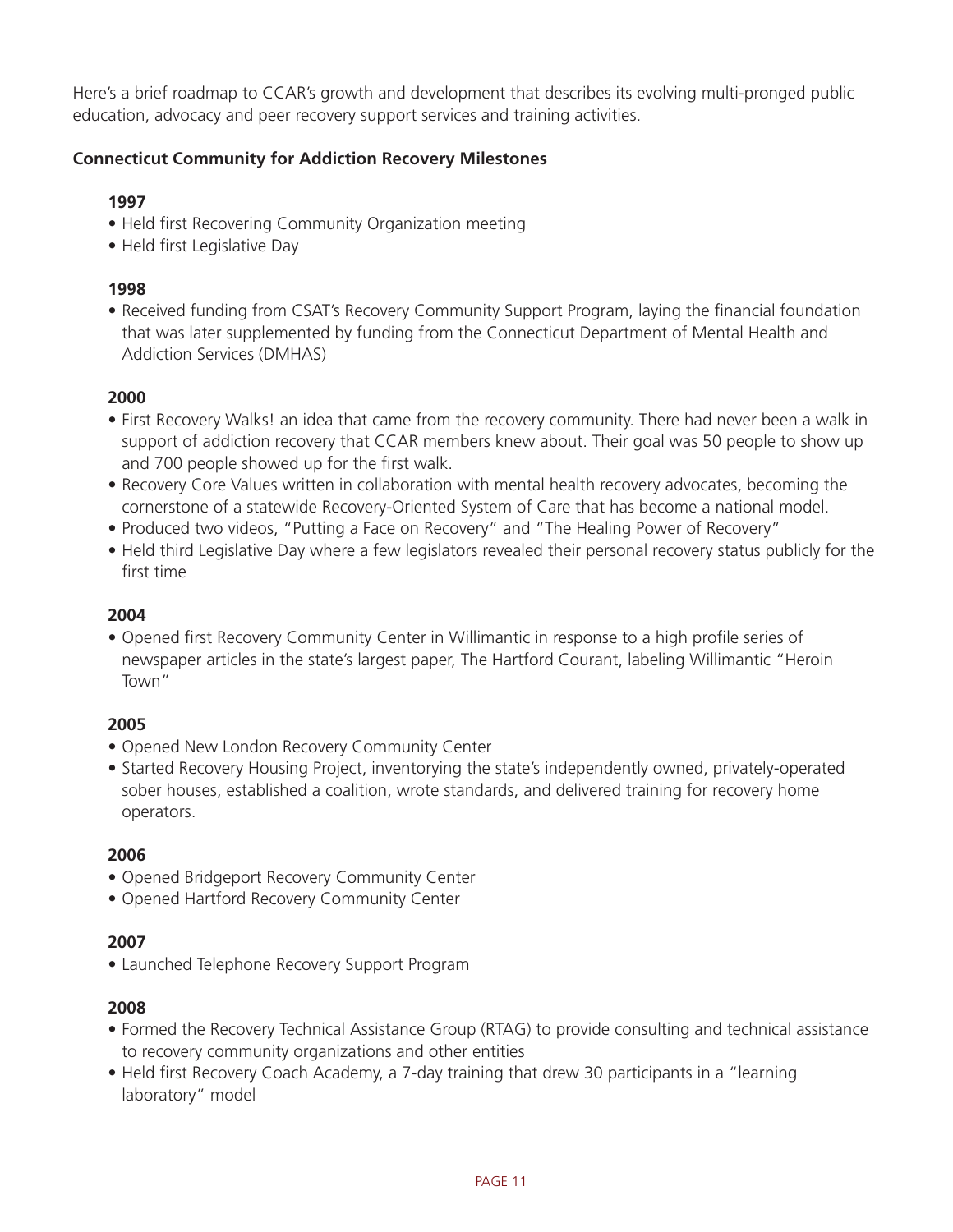## **2009**

- Held the fourth annual Volunteer Recognition and Celebration dinner with recovery comedian Mark Lundholm attended by 209 people, 108 of them volunteers
- Received a \$100,000 service contract from the CT Department of Corrections for the Reentry and Recovery Project for people in the Hartford parole district.
- Recovery Walks! celebrated its tenth anniversary

## **2010**

- Telephone Recovery Support enrolls more than 1,200 individuals
- CCAR volunteer Geraldo Rivera receives Lifetime Achievement award

# **2011**

- Over 20,000 volunteer hours recorded
- Recovery Community Centers have more than 45,000 visits, tripling previous year
- Telephone Recovery Support enrolls more than 1,900 individuals
- Held 12th annual Recovery Walks!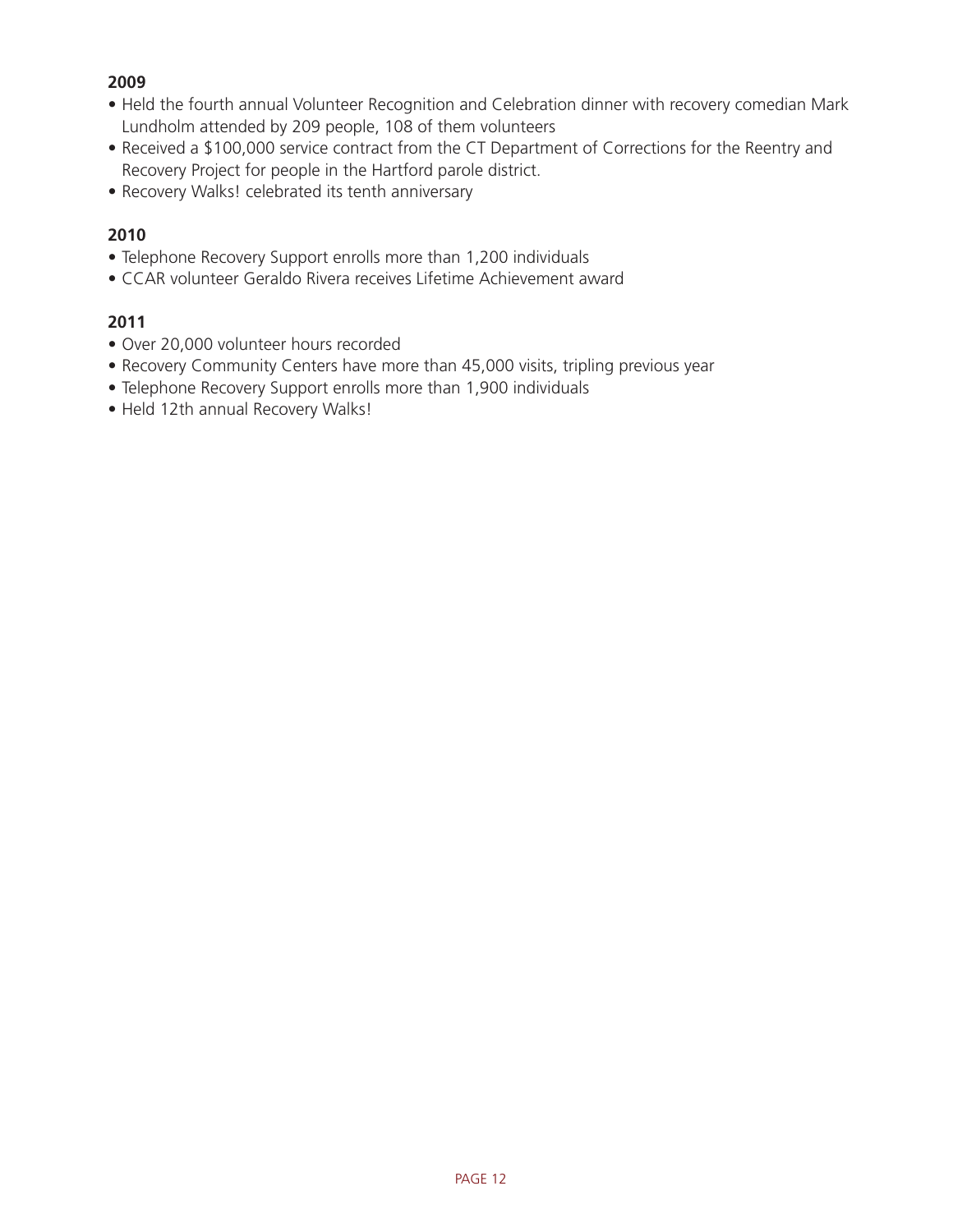## **Association of Persons Affected by Addiction**

The Association of Persons Affected by Addiction (APAA) was founded in Dallas, Texas in 1998 to focus on the needs of people seeking recovery unmet by the emerging managed care environment. APAA also received a Recovery Community Support Program (RCSP) grant from the Center for Substance Abuse Treatment (CSAT) in 1998. Today, APAA is a non-profit, peer-led organization that offers peer recovery management and promotes volunteerism within the recovery community. The organization offers non-clinical, peer assistance that supports recovery, reduces relapse, and promotes high-level wellness in individuals, families, and the community.

Initially under the jurisdiction of a facilitating or "parent" organization, APAA developed bylaws to define how it would operate, with an elected Steering Committee that hold monthly membership meetings. A few years later, at a two-day long retreat, APAA revisited its mission, goals, and objectives and further refined its core beliefs, and vision.

When APAA was first getting organized, members were anxious for action, wanting to do something to make life better for people seeking and initiating recovery. It was difficult for many to be patient with the process of building a sound organizational foundation. As a group, APAA members came to realize both the importance of shifting the focus from treatment to recovery and the difference between individual recovery work and collective advocacy work accomplished by an organized recovery community.

In 2001, APAA acquired its  $501(c)(3)$  status and began operating with a Board of Directors that now determines the organization's programs and priorities. Many APAA members are actively involved in the community and play leadership roles in advisory councils, planning groups, and policy forum that involve recovery issues throughout the city, county, and state. APAA members provide testimony at the state and local levels and make presentations at conferences. APAA is a founding member of the statewide recovery community organization, Texas Recovers!

In 2007, APAA became the first recovery community organization to enter into a service contract with a managed care provider, Value Options/NorthSTAR, to provide peer recovery support services for individuals with co-occurring disorders. Because of this relationship and the launching of the NorthSTAR Behavioral Health Managed Care Pilot, persons who had participated in publicly-funded treatment were specifically recruited for membership.

APAA began to develop key relationships with treatment providers that serve the medically indigent population, the Mental Health Association, Coalition on Mental Illness, and the National Alliance for the Mentally Ill-Dallas to let people know about their organization.

#### **APAA's Core Values:**

- Commitment to recovery and sobriety
- Sustainability of a drug- and crime-free lifestyle
- Accountability for our actions and mental health
- Courage to do what is right
- Willingness to be of service to others
- Positive regard for others, especially the vulnerable
- Diversity and inclusion in all that we do

APAA has also pioneered many public awareness and education activities including Recovery at the Movies and other social activities.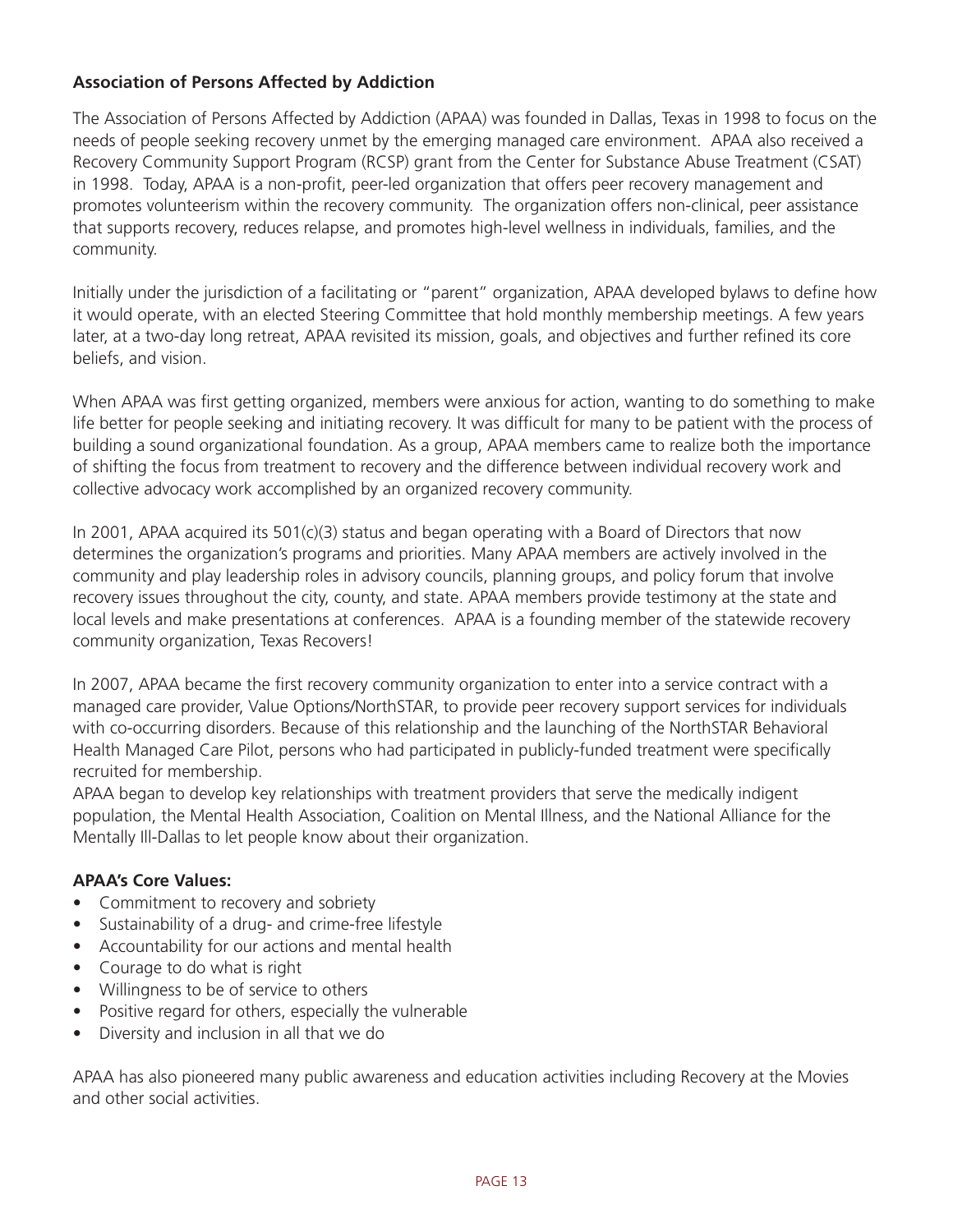# IV. STATEWIDE RECOVERY COMMUNITY ORGANIZATIONS: ADVOCACY FOCUS

#### **Massachusetts Organization for Addiction Recovery**

Massachusetts Organization for Addiction Recovery (MOAR) was founded in 1991 by a group of volunteers with a mission to organize recovering individuals, families, and friends into a collective voice to educate the public about the value of recovery. In 1998, MOAR joined the New England Alliance for Addiction Recovery (NEAAR), a six state consortium building a voice for recovery. NEAAR was an RCSP grantee in 1998 and 2001. MOAR's work as a recovery education and membership organization is done through fiscal sponsorship under Third Sector New England. The organization is funded mostly by the Massachusetts Bureau of Substance Abuse Services, Department of Public Health. Other foundation and individual funding helps MOAR to build recovery-oriented systems of care, overdose prevention, and policymaker education.

It took MOAR's founding Board one year to develop its mission because it wanted to ensure that many pathways to recovery were authentically represented and there was solid participation from supportive families, friends, and allies. MOAR held focus groups across the state to reflect the voices and perspectives of both individuals in long term recovery, as well as family members. At MOAR, the voices of families became prominent because of their expressed needs for changes in insurance, continuum of care, and criminal justice policies that matched the voices of people in recovery.

MOAR is known in the recovery community as a resource for education, planning, and communications. It has worked extensively to build a statewide network of family support groups. The organization strategically built its staff to represent persons who have gained their recovery from medication assistance, faith-based approaches, mutual aid, as well as treatment. MOAR's staff and Board intentionally represent long-term recovery, ethnic diversity, and family members.

MOAR promotes public awareness and education regarding the value of recovery from addiction to the general public and policy makers by recruiting people in recovery, their family members, and friends to speak out regarding the benefits of recovery and the social costs of addiction in our communities and the workplace. MOAR has celebrated National Alcohol and Drug Addiction Recovery Day at the State House every year for 20 years and holds quarterly forums for the recovery community to educate one another, hear from policymakers, and take action.

MOAR offers Addiction Recovery Education Access Services (AREAS), peer-led and peer-driven educational sessions that build positive social connections among people in recovery while providing practical information regarding how to navigate a complicated social service system. AREAS use a collaborative learning approach, covering such peer-identified topics as Hepatitis C: Finding Facts and Fighting Myths; CORI Criminal Offender Record Information; Telling Our Recovery Stories; housing; mental health; trauma; addiction and recovery; and healthy relationships.

MOAR was instrumental in building the Massachusetts Coalition for Addiction Services, which has grown to a 10-member coalition, educating policymakers about the need to strategically build a continuum of care. The Coalition has been a strong advocacy force that has fought for services threatened by severe budget cuts in the face of an opiate and overdose epidemic in the state. MOAR's Executive Director chairs the Coalition.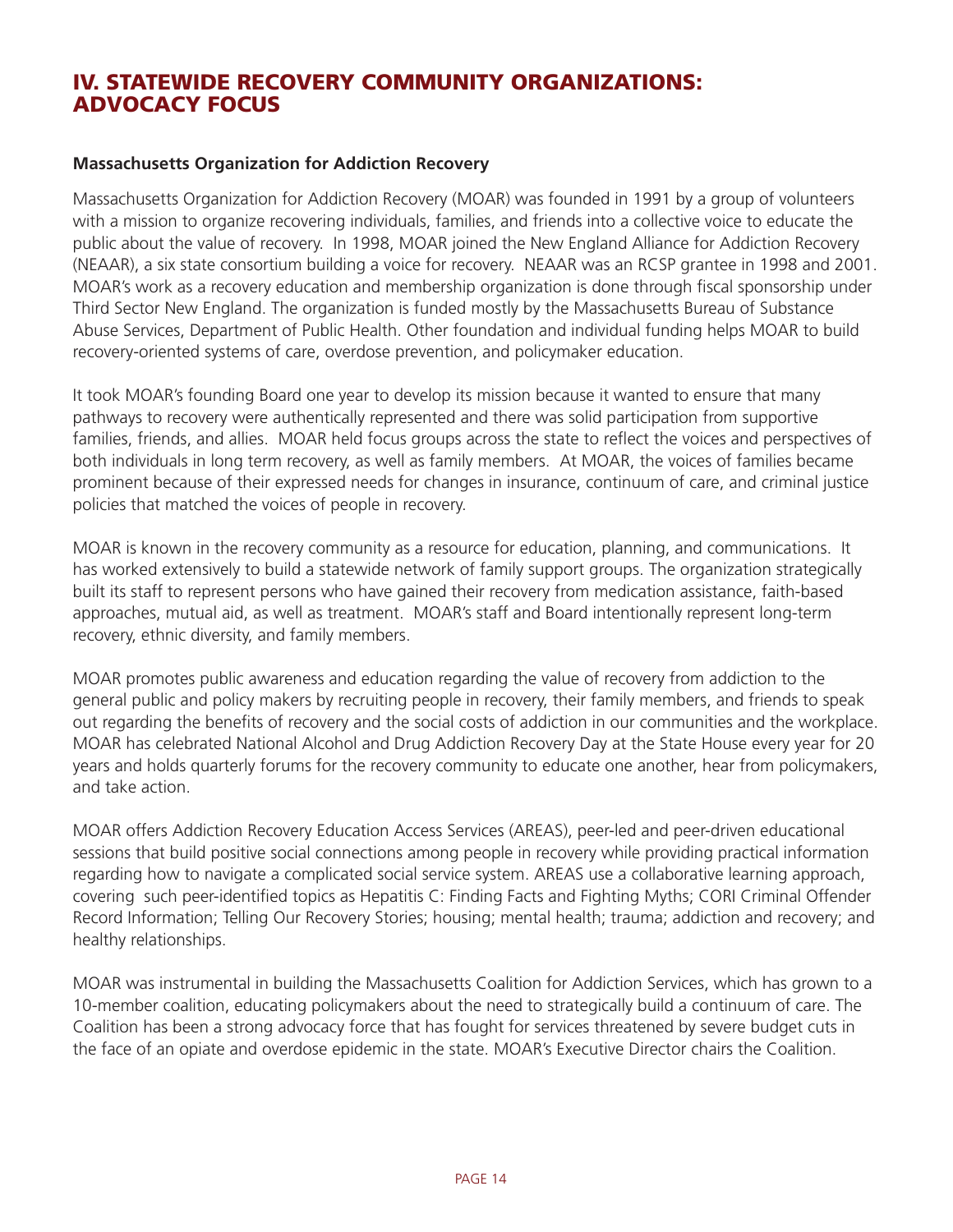#### **People Advocating Recovery**

People Advocating Recovery (PAR) was founded as Kentucky's statewide recovery community organization in 2002, gaining non-profit status in 2006. People in recovery and allies had been coming together in the state as part of Join Together's Demand Treatment project and developed an Angel's Program to provide outreach to people in emergency rooms because of addiction-related issues.

Following a Recovery Ambassador advocacy training, conducted by the Johnson Institute, the group formed PAR to bring forward an advocacy and public awareness focus. While relatively few new state dollars had been budgeted in the past 20 years, addiction problems were calling attention to the need for more treatment and recovery options.

PAR's legislative advocacy agenda has included increasing funding for indigent treatment, restoration of voting rights to ex-felons, seeking increased placement of recovering persons on state policy advisory boards, and working for pre-trail diversion programs. PAR has developed effective partnerships other advocacy groups, such as Kentuckians for the Commonwealth, the Catholic Conference of Bishops and the League of Women Voters. PAR's partnership with the Restoration of Voting Rights Coalition (ROVRC), housed at Kentuckians for the Commonwealth, has fostered a fruitful collaboration. Three PAR Board members serve on the Coalition's Executive Council. With the ROVRC, PAR has educated advocates, held rallies, and educated legislators about recovery. PAR members have testified before many committee hearings, talked one-on-one with their legislators, done outreach and linking for people needing help, made public appearances, and been featured in electronic and print media stories.

In the beginning PAR functioned as a strictly volunteer organization. There are now six PAR chapters, with two more developing and 4000 members. Individual chapters each have a seat on the Board and "at large" Board members are selected for their disparate points of view and varied political affiliations. In 2009, with support from the Health Foundation of Greater Cincinnati, PAR moved into a new stage of development with a volunteer Board and a paid Executive Director. This has increased its ability to advocate in the state capitol of Frankfort and elsewhere, to raise awareness of recovery needs and options around the state, and to assist in chapter development. In 2011, PAR broadened its capacity to deliver training and technical assistance in order to educate Kentuckians about peer and other recovery support services.

# V. LOCAL RECOVERY COMMUNITY ORGANIZATIONS

#### **Pennsylvania Recovery Organization – Achieving Community Together (PRO-ACT)**

PRO-ACT was founded in 1997 to promote the rights of, and ensure opportunities for, those still suffering from the disease of addiction, members of the recovery community, and their family members. PRO-ACT is hosted by and is a project of the Council of Southeastern Pennsylvania, a National Council on Alcoholism and Drug Dependence affiliate with a 37 year history of community mobilizing, education, and advocacy. PRO-ACT grew and developed with grants from the federal government's Recovery Community Services Program (RCSP) in 1998, 2001, and 2006, as well as other support.

PRO-ACT provides advocacy and peer recovery support services throughout five counties in southeastern Pennsylvania (Bucks, Chester, Delaware, Montgomery, and Philadelphia Counties). PRO-ACT is one of three regional recovery community organizations in the state of Pennsylvania under the umbrella of Pennsylvania Recovery Organizations Alliance (PRO-A), a statewide recovery community organization. The other two organizations are The RASE Project in Harrisburg and Recovery Messengers in Pittsburgh.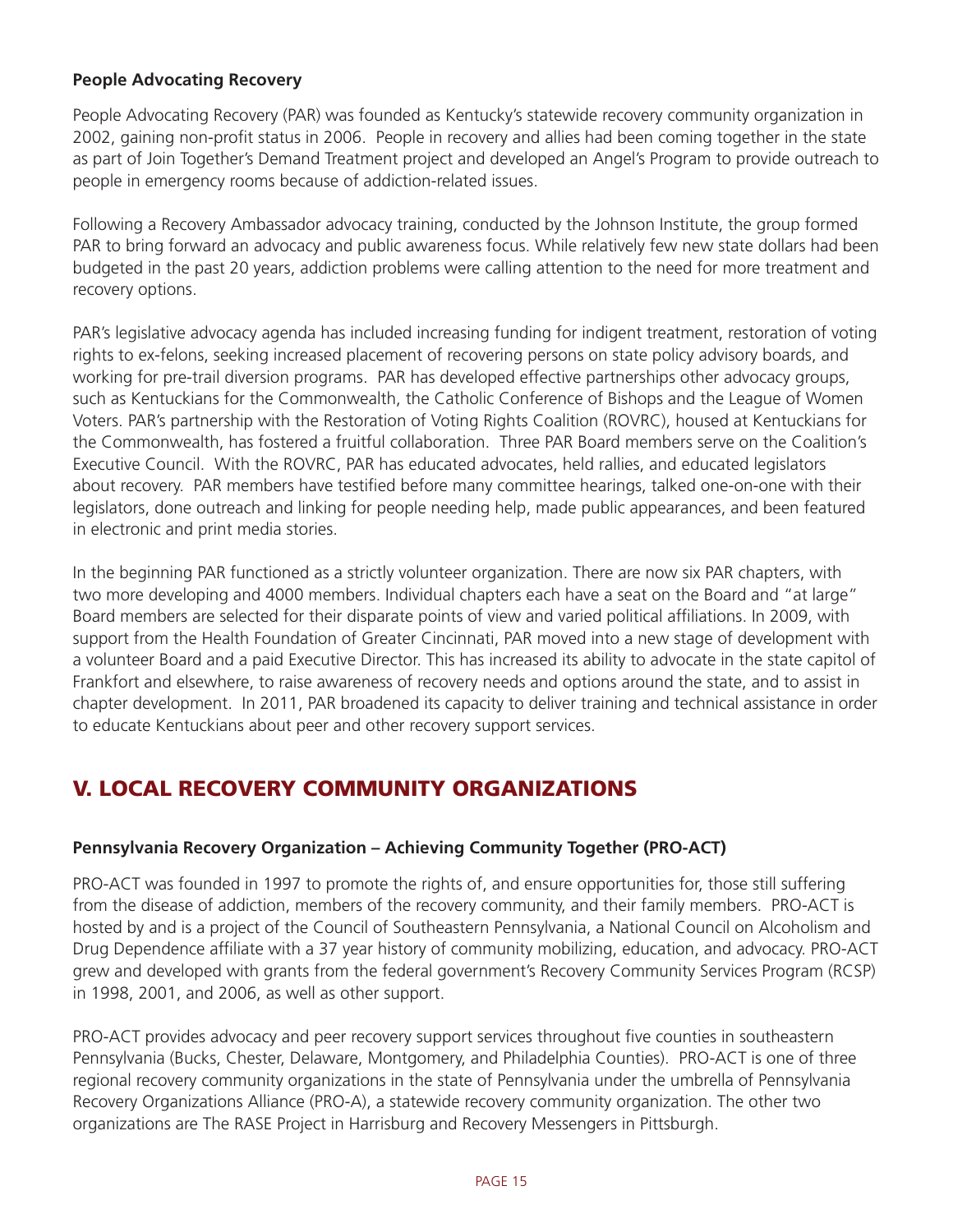The organization operates Central Bucks Recovery Support Services, Philadelphia Recovery Community Center, PRO-ACT Recovery Training Center, and Southern Bucks Recovery Community Center. Their peer support programs are fueled by principles of service and volunteerism, fostering empowerment and the concept of recovery capital as core organizing and program constructs. PRO-ACT has an ongoing assessment of community needs to inform its programs and activities. Recovery Community Centers provide a variety peer and other recovery support services including recovery housing, a support hotline, recovery coaching, resume development, parenting, sober recreation activities, and life skills education.

PRO-ACT's Family Education Program is for families who have members suffering from addiction. PRO-ACT volunteer facilitators provide the information and resources needed to deal with addiction and tools to get started on the road to recovery. The Family Program is offered monthly in a three part series and requires registration.

PRO-ACT has been successfully influencing policy at the state and national level for many years. They partner with other organizations at the state level to support prevention, treatment, and recovery support services and advocate for increased funding from federal, state, and local budgets. PRO-ACT works closely with the City of Philadelphia and has been involved in the seven year effort to transform services for recovery.

PRO-ACT's focus on wellness includes recreation and celebration. The organization hosts an annual Recovery Walks! which attracted over 15,000 people in 2011 and features advocacy activities and participation from elected officials from all levels of government.

# VI. LEARNING FROM EXPERIENCE: KEYS TO SUCCESSFUL RECOVERY COMMUNITY ORGANIZATIONS

Here are some critical elements for building a strong recovery community organization:

**1). Taking time to develop a shared vision and mission.** An organization's vision statement offers the hope of the future and is something that will serve as your organization's guide post. A mission statement is the path that your organization will follow, identifying who you are representing and serving and how you will get there. Faces & Voices updated its vision and mission statements in 2009 to further refine the organization's activities and direction. Boards, staff, and members use these statements to make sure that the activities are recovery-focused and that the organization is staying true to its mission. There are examples of vision and mission statements in the Resource section of the Toolkit.

**2). Maintaining organizational independence, ownership, and control.** Many recovery community organizations were launched under the umbrella of another group that served as its fiscal agent before obtaining independent 501(c)(3) status. Other organizations, such as PRO-ACT and Friends of Recovery Vermont, have been able to forge a relationship with their respective host organizations that allow them to retain ownership and control of organizational resources, agenda and activities. Other organizations have struggled with their "parent" organizations and are actively pursuing efforts to establish an independent organizational structure or have changed their host organization when their ability to operate independently was threatened.

**3). Diversifying funding streams**. Recovery community organizations receive funding from public/ government sources, corporations, private foundations and individuals. Federal government funding for the RCSP program helped build the infrastructure of some recovery community organizations. When funding for that program was cut, some organizations developed other public sources such as Departments of Correction. Many organizations use block grant or other funding from their Single State Agency (SSA) as core support.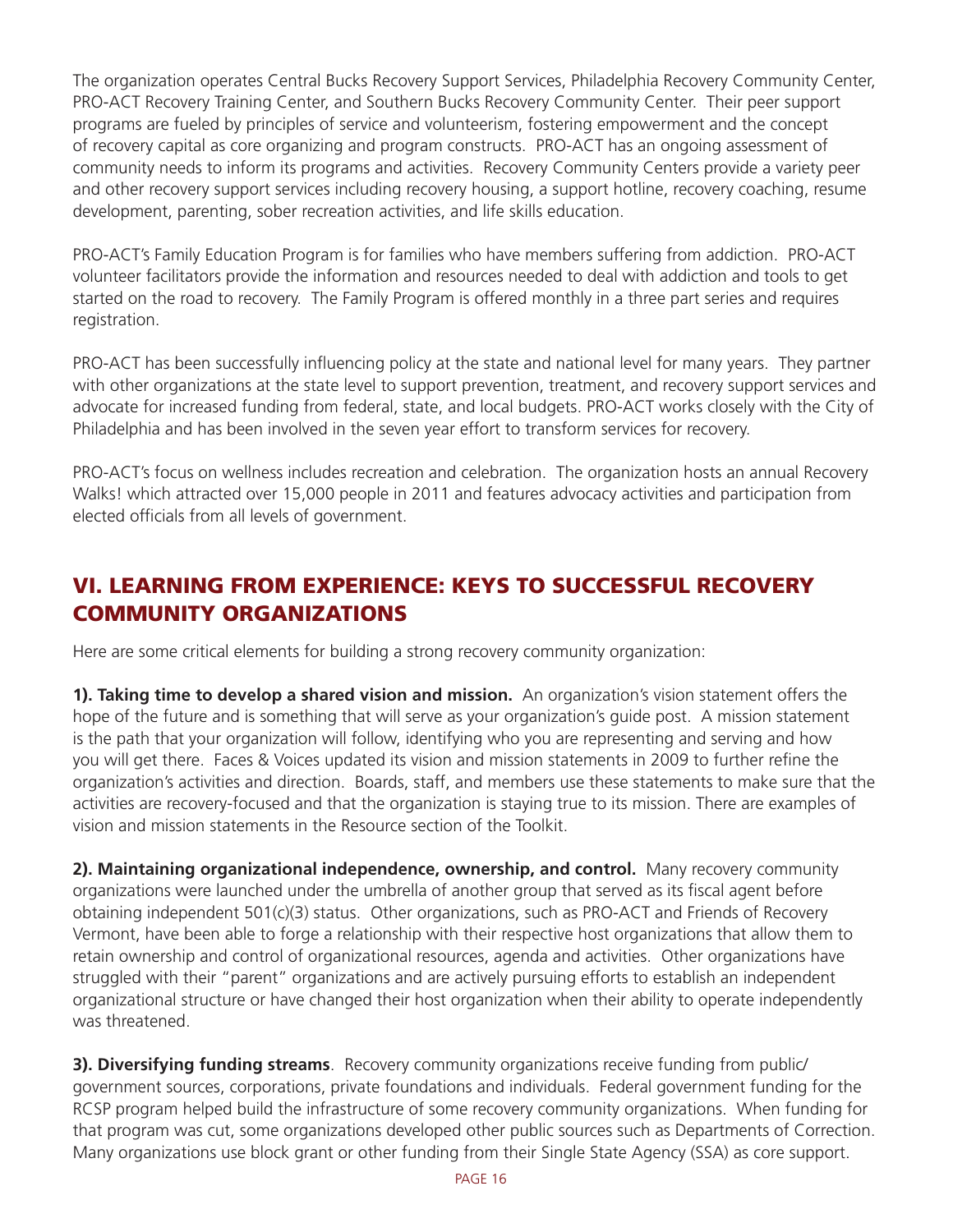Private foundation funding and corporate donations have helped organizations develop. "Unrestricted" funds from recovery community members are being developed to fund advocacy and education campaigns. Recovery community organizations are working to diversify their funding streams and increase funding from individuals to secure "unrestricted" funds.

**4). Making advocacy a part of a recovery community organization's agenda.** Groups are testifying before state legislatures, influencing state spending priorities and lobbying for specific pieces of legislation to end discrimination and support recovery-oriented spending priorities. Although most people use the words interchangeably, there is a distinction between advocacy and lobbying that is helpful to understand. When nonprofit organizations advocate on their own behalf, they seek to affect some aspect of society, whether they appeal to individuals about their behavior, employers about their rules, or the government about its laws. Lobbying refers specifically to advocacy efforts that attempt to influence legislation. This distinction is helpful to keep in mind because it means that laws limiting the lobbying done by nonprofit organizations do not govern other advocacy activities. It's important to make sure that unrestricted funds are used for these activities and that proper reporting is done. See the Resources Section for information on lobbying by 501(c) (3) organizations.

**5). Maintaining a recovery focus.** There are over 20 million Americans in recovery. Growing numbers are joining recovery community organizations and building a force for changed attitudes and policies. Their primary emphasis is on recovery rather than treatment, prevention, or active addiction. As groups expand in numbers and ability to influence, they are being asked to partner with allied organizations on their agendas and issues. Recovery community organizations are also partnering with allied organizations on their recovery agendas. As the Association of Persons Affected by Addiction (APAA) learned in its early years, having a clear vision and mission is very important. They originally were working on issues around changing the system of managed care practices in Dallas. This issue didn't resonate with the recovery community and wasn't recovery focused. After holding meetings with the community, APAA decided to make its agenda and activities emphasize recovery.

**6). Recognizing and embracing diversity within the recovery community.** "Cultural responsibility," is being able to engage and involve people with diverse cultural, economic, gender and other backgrounds, and should be a goal for groups. Organizations that value the recovery and other life experiences of all enrich their ability to serve and to advocate. Some organizations have developed with a focus on particular communities. For example, White Bison is an American Indian non-profit charitable organization that offers sobriety, recovery, addictions prevention, and wellness/Wellbriety learning resources to the Native American community nationwide. Although White Bison's philosophies and practices are specific to Native American experience, they have applications across many cultures. Many non-Native people have used White Bison's healing resources. This is just one example of an organization that has established an organizational culture that embraces diversity by fostering respectful attitudes, behaviors, skills, policies and procedures.

PRO-ACT has a series of one-hour women's support group meetings that focus on self esteem, relationships and inner beauty. Other organizations make sure that materials and resources are available in languages other than English and their web sites have features that allow materials to be easily translatable.

**7). Valuing and respecting diverse pathways to recovery.** The recovery community is as diverse as our society as a whole, and that diversity is reflected in the multiple pathways to recovery that people around the country pursue. Each individual's personal recovery should be able to reflect their individual experiences, strengths and values. These diverse pathways include medical, public health, faith and social support approaches. From 12-Step programs to cognitive behavioral approaches and medication-assisted treatment and recovery, how a person finds and maintains recovery is not at issue. What is important is that everyone has the right and opportunity to find a recovery path that works for them. To ensure that opportunity,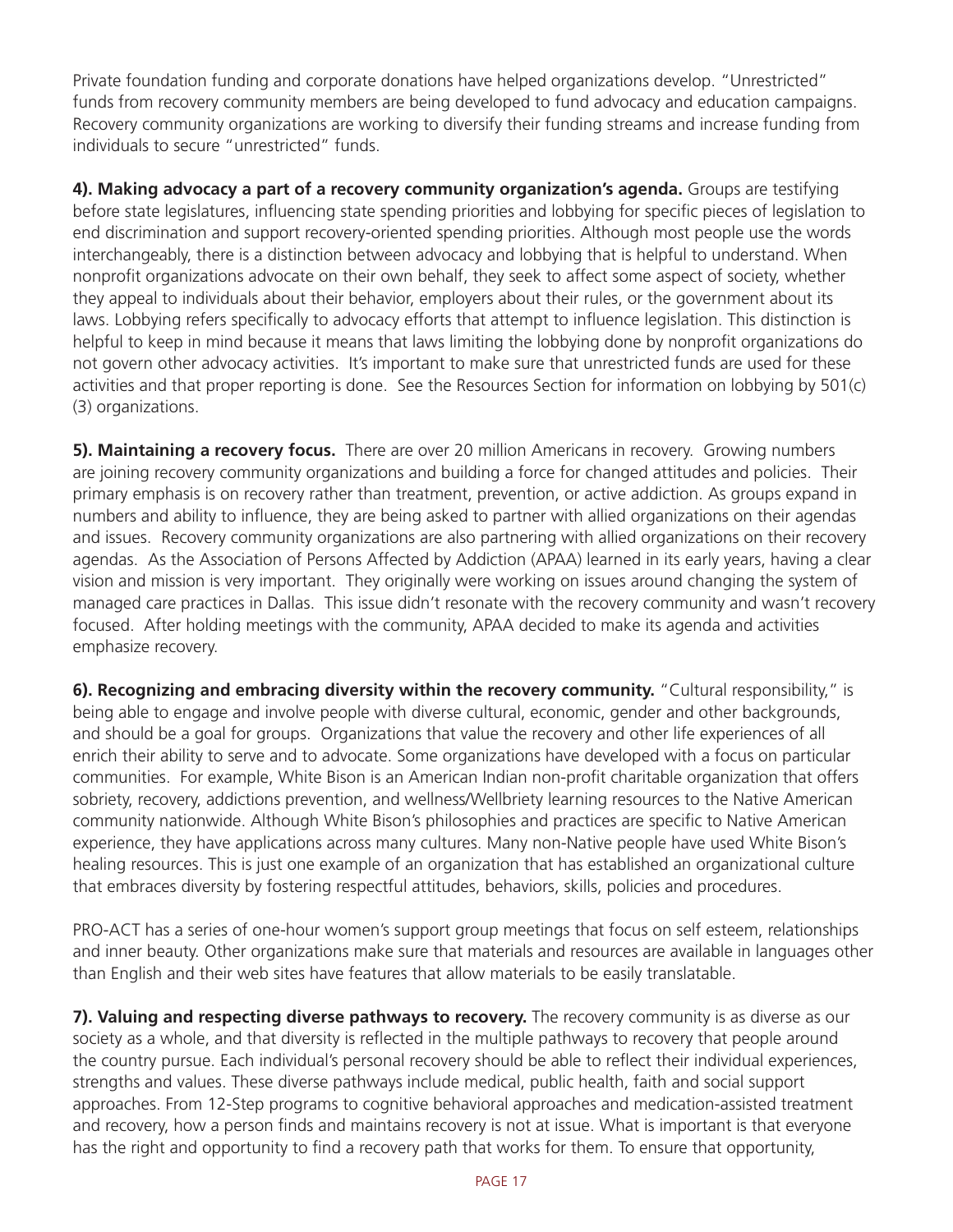recovery community organizations should value and respect all of the diverse pathways to recovery that people in their communities are following whenever possible.

Many recovery community organizations host All Recovery Groups, a peer-led recovery support group that is open to people in recovery, family members, friends and allies to talk about their common goal of recovery. CCAR was one of the pioneers of All Recovery Groups in Willimantic, CT, where CCAR listened to community members who wanted to come together irrespective of pathway to recovery, addiction history or relationship to recovery.

Family-focused activities including holiday celebrations, educational programming, dances, art shows and other activities are another way that recovery community organizations strengthen communities while honoring and valuing the diverse pathways to recovery.

**8. Empowering existing leaders and developing new ones.** Successful organizations invest in current leaders and are always nurturing future leaders because strong leadership is a necessary ingredient. There are clearly defined and understood roles and responsibilities that empower members and staff to carry out the organization's mission. As in all organizations, leaders, whether volunteer or paid, current or future, must have the best interests of those they serve in mind.

**9. Building relationships with local, national and international recovery community organizations.** Successful recovery community organizations learn from one another and build networks of support. In Vermont, the Vermont Recovery Network is a consortium of that state's eleven recovery community centers. Faces & Voices Association of Recovery Community Organizations is a network of recovery community organizations across the country. The New England Alliance for Addiction Recovery (NEAAR) is a region wide association of recovery community organizations. There are growing relationships between recovery community organizations across the world. More information can be found on Faces & Voices International Recovery Resources Guide.

**10). Building alliances with allied organizations and movements.** Just like addiction, recovery affects individuals, families and communities. Recovery community organizations have formed strategic alliances on advocacy and recovery support issues. In addition to likely allies including treatment providers and health care professionals, other allies include employers, teachers, the faith community, child welfare service providers, law enforcement officials, attorneys, labor unions and elected officials. People Advocating Recovery partners with Kentuckians for the Commonwealth and the League of Women Voters in efforts to restore voting rights for people with drug convictions. Minnesota Recovery Connection's 2011 Clean II art exhibit was created and cosponsored by Your Art's Desire Gallery of Art and Framing. The Maine Alliance for Addiction Recovery's 3-day experiential training, The Recovering Women's Leadership Training, was supported by AdCare Educational Institute; Discovery House, Bangor; and the City of Bangor Health and Community Services. CCAR recently contracted with Connecticut's ASO (Value Options) to provide community education.

#### **11). Organizing and building a recovery community organization is a process, not an event.**

The process of forming a recovery community organization is ongoing and evolutionary. Organizational planners need to make room and resources for this to occur. Initially, it is important for the leadership group to meet as often as possible and a strong focus is necessary to keep the process moving along. Thriving organizations are ones that take advantage of opportunities and have the ability to adapt and adjust. As you develop, you will be figuring out new ways to carry out your mission. You will also have set backs and learn from them as well.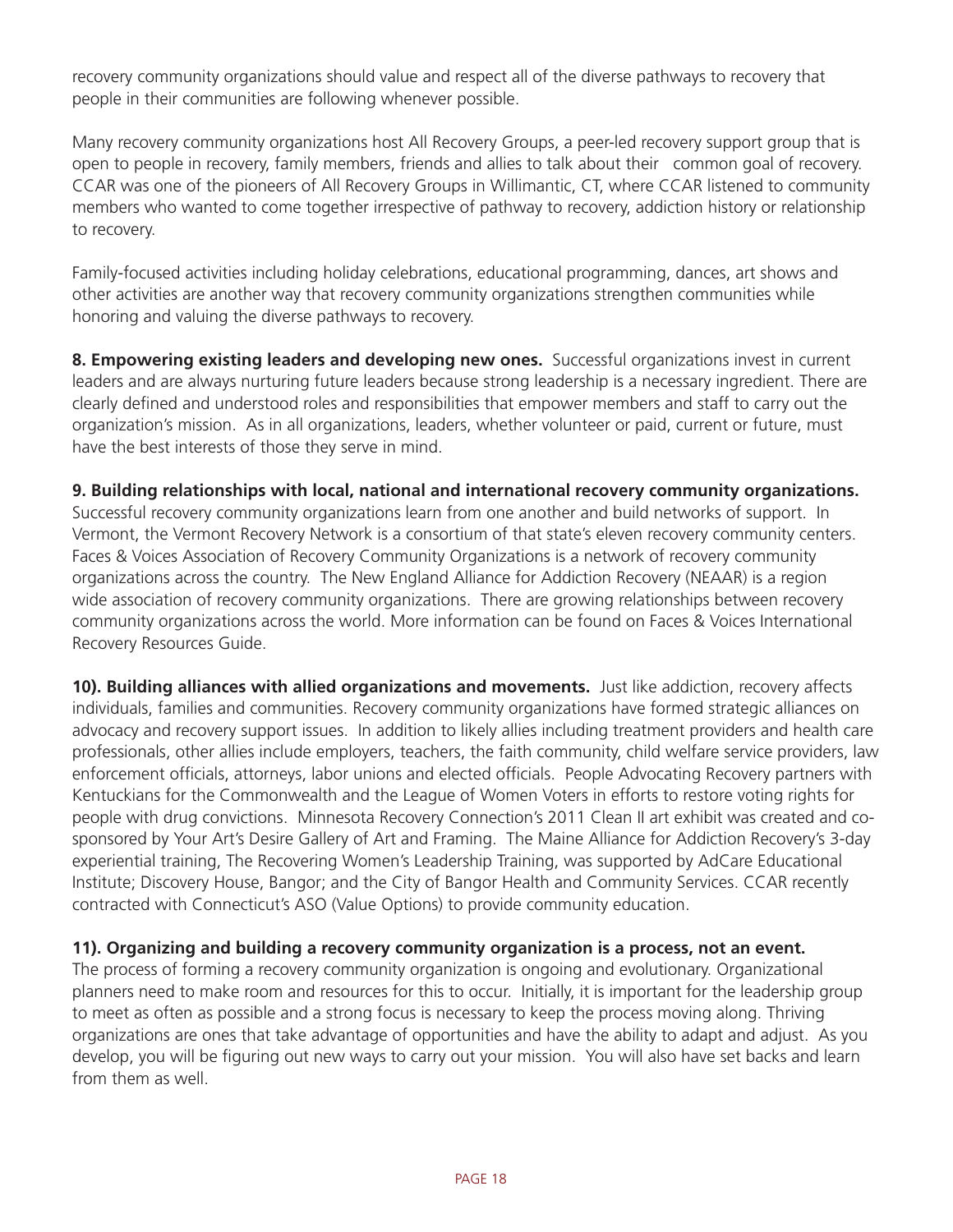The National Association of Recovery Residences (NARR) is a new organization of recovery housing providers across the country. The idea for the association was developed in fall 2010 by people from Georgia, Connecticut and Michigan and in May 2011, leaders from across the country came together in a retreat to look at how they could move forward and organize a national network that would develop national standards of operation for residences and develop a national advocacy voice for recovery residences. NARR held an inaugural meeting in September 2011 to introduce a national standard for recovery residences and map out a plan for the coming year. Getting to this point involved weekly telephone conference calls, planning work, meetings and other activities. For its first year, leadership NARR is being driven by a provisional Board, which has divided the workload throughout several committees. At the end of the first year, a fully formed Board of Directors will take leadership.

**12). Developing membership structures that fit your organization's needs.** There are many different types of membership: Texas Recovers! defines its members as organizations that pay an annual fee. The Vermont Recovery Network's members are recovery community centers across the state. CCAR's members are individuals who participate in CCAR activities. Some organizations have annual membership fees that its members pay to belong, whether they are individuals or organizations.

**13). Educating the public by putting a face and a voice on recovery.** Our friends, neighbors, employers and policymakers are hungry for information about the solution. Almost all recovery community organizations have Speakers Bureaus, offering trained individuals to speak to audiences like the PTA, Rotary Clubs, people who are incarcerated, legislators and others as well as in the media. Many recovery community organizations offer popular trainings and workshops – to family members, people in recovery and other community members. Faces & Voices Our Stories Have Power Message and Media training's recovery messaging is being used by organizations across the country to train advocates to put a face and a voice on recovery.

# VII. STEPS FOR CREATING A RECOVERY COMMUNITY ORGANIZATION

The organized recovery movement grew out of a felt need to bring recovery out from behind the closed doors of church basements, sober homes, and full (but often anonymous) lives that many people in long-term recovery and their families live. Just like advocates in other social movements have done, there are specific steps that recovery advocates can and are taking to find a unified voice on behalf of recovery rights and advance a focus on recovery in all aspects of American life.

A few years ago, Friends of Recovery-New Hampshire, with support from a private foundation, the New Hampshire Charitable Trust, decided to go back to square one and rethink their organization. They wanted to revitalize the organization and engage new members and energy in their work to advance recovery across the state. The process they followed is a good model that groups of people who are coming together can adopt.

There was a core group of people who were interested in moving ahead and they wanted to attract others to participate in a process of visioning and learning. With the help of a facilitator, they held a series of meetings across the state. For each meeting, it was understood and agreed that the group of people attending would drive the process of developing a unified purpose. An agenda for each meeting that included community learning about issues of importance to the recovery community and organizational visioning discussions was distributed widely across the state. At each meeting, there was a discussion about who was not there and how to build a larger network of participants. At the end of this planning process, new vision and mission statements were formulated, a board of directors was elected and a work plan that included hiring an Executive Director was adopted by the board. The new board took on issues that had been identified in the planning process.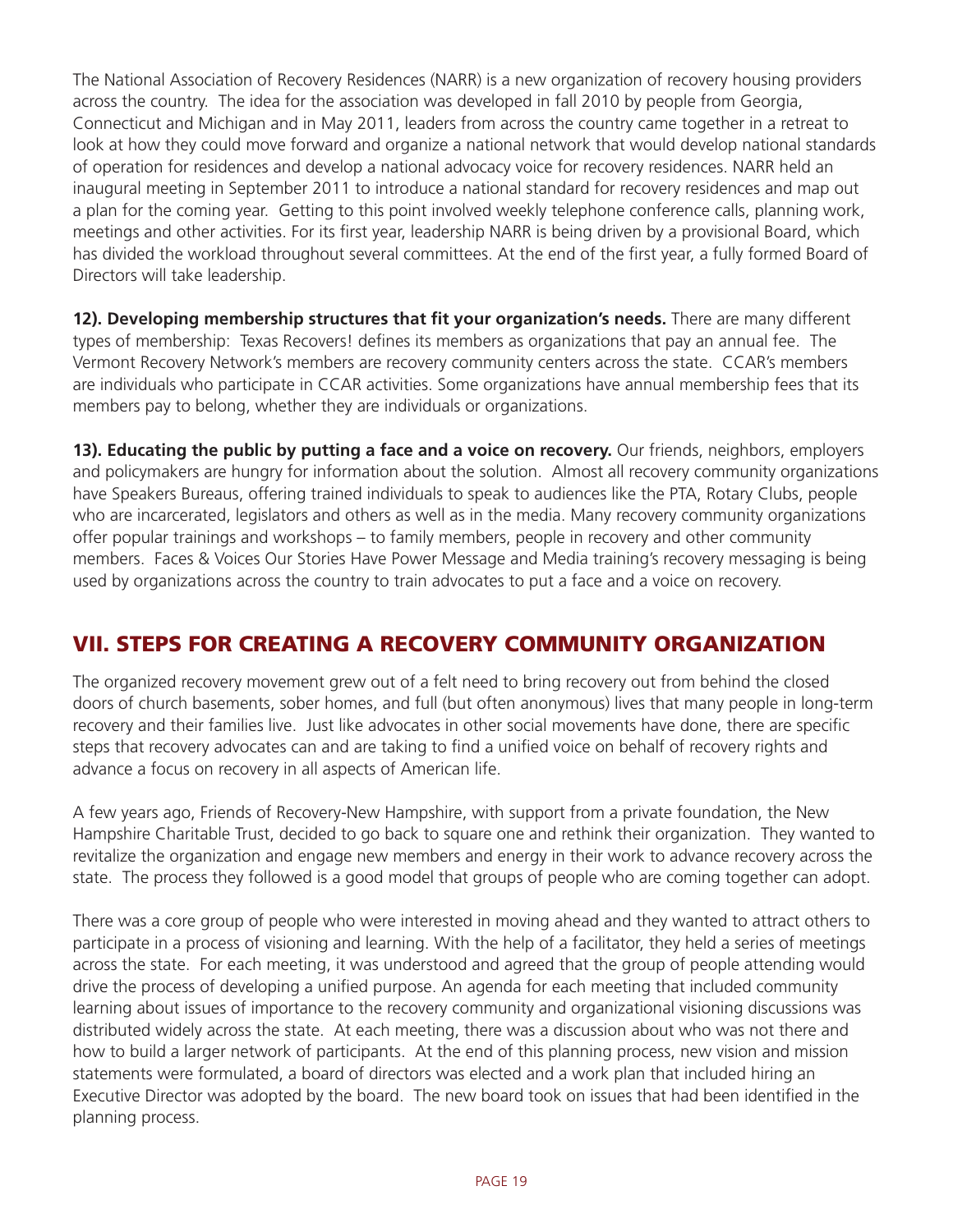# **Visioning**

The first step in establishing a recovery community organization is community visioning. When Bob Savage was thinking about CCAR, he held meetings across the state of Connecticut to find out what was on the minds of the recovery community. Visioning is a process to articulate the group's hope of the future and will include examining who will be involved, how it will be structured and operate. The visioning process can take many months to carry out.

Many recovery community organizations start with a core group of dedicated and committed volunteers. These individuals will need to formalize their relationship as a steering committee or planning group. This allows them to divide up tasks and move the process forward. They should always be transparent and accountable to the larger group of individuals who they are attracting to the process of getting a group off of the ground. Ideally, they will have demonstrated leadership, communications and listening skills. The most important thing is that they are able to put aside any personal agendas and work together toward the shared vision and goals.

Members of the steering committee should represent the diversity of the recovery community and if you're forming a statewide recovery community organization, geographical representation is particularly important. Because organizing and building a recovery community organization is a process, not an event, the steering committee will need to set up times to meet and plan as well as times for the larger community to participate in the planning process.

Steering committee meetings can be held by conference call or in-person. If you're organizing a statewide recovery community organization, planning meetings can be held in various locations around the state. Transportation and timing are important considerations. To attract and involve people who are working, it may make the most sense to schedule meetings on weekends. It's important to design meeting times and locations that make it as easy as possible for people to attend. Holding regional meetings is one way to address transportation issues, as well as providing opportunities for car pooling and bus transportation. The most important thing is for the steering committee to set up a schedule of meetings so that people know what to expect and where and how they can participate in launching their organization.

#### **Having Good Meetings**

Throughout this visioning process, you will be holding by phone and in person. For each meeting, there should be an agenda and "ground rules." This is important because you want to make progress and keep people involved and engaged. It's easy to forget that everyone is donating their time and talent and you don't want to lose their investment and commitment to moving forward together. Some organizations establish "ground rules" or "working agreements" as one of their first orders of business. Here are some that have been used successfully:

- Respect
- • Openness
- One person speaks at a time
- Practice good listening skills
- Strive for consensus
- Confidentiality
- Other agreements that the group feels are important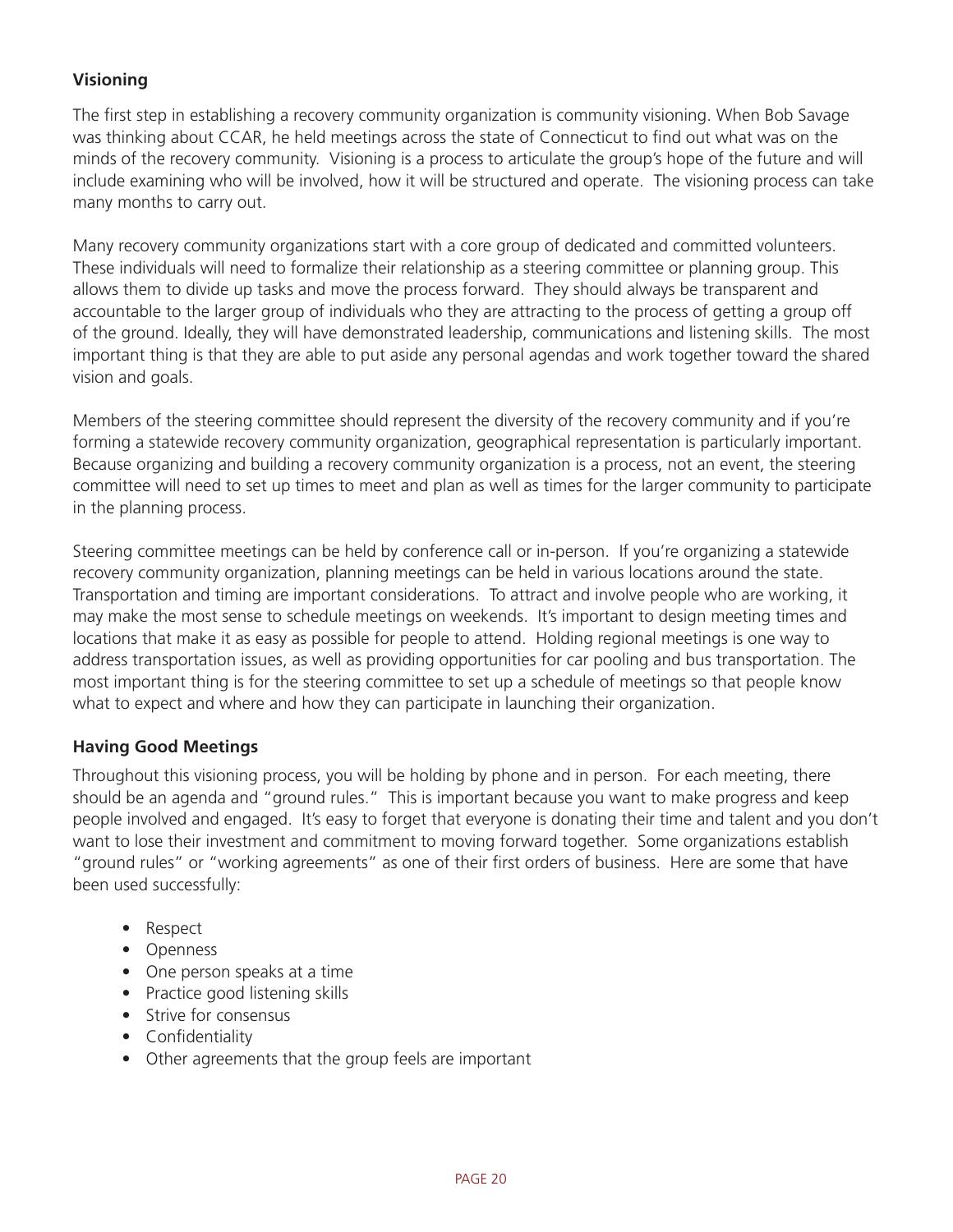Here are some other tips for a successful meeting:

- 1). Always designate someone to chair the meeting and someone to take notes
- 2). Always have an agenda that is sent out to all participants a few days before the meeting
- 3). At the beginning of the meeting, ask for additions or changes to the agenda
- 4). Have a set amount of time for the meeting and agenda items.
- 5). Report on what happened and who will take responsibility for next steps by sending out meeting notes.

## **Developing a Shared Vision**

There are many ways to find out what's on the minds of the recovery community and make sure that your organization reflects the priorities of people in the community. It's important to gather divergent views and ideas and encourage ongoing involvement in your organization. One way is by holding Community Listening Forums and Town Hall meetings to gather input from people and take a community pulse on current issues. Another way is to use online or mailed surveys. Whatever the format, the process of listening is critical to an organization's ability to thrive. It's a process that should be ongoing to make sure that the organization prioritizes its programs to reflect the views of the recovery community and attract recovery community membership and participation in its activities. Of course, it's impossible for a new organization to do everything that needs to be done at once. This process of touching base with the community will help to determine priorities, build relationships, develop programs, and set your agenda.

## **Creating Mission and Vision Statements**

A mission statement will be your organization's compass, outlining your fundamental purpose or "mission." It is the path you will take to realize your vision or dream. With it, anyone in the organization can always judge if you're moving in the right direction, serving as a check point to help with decision making about specific projects and policies. Mission statements tell us who we serve, what needs we are trying to satisfy, and how we will serve our constituents. It must express an organization's purpose in such a way that inspires involvement, commitment, and loyalty. Face It Sioux Falls' mission statement is, "Dramatically increase both the number of individuals and families in recovery and the quality and accessibility of services by creating a Recovery-Oriented System of Care."

Creating mission and vision statements is a process that will help clarify what you are doing and bring together the group of people you are working with. They are not set in stone, however. At some point down the road, your organization may want to refine or change your mission and/or vision statements, especially if they were developed by a smaller group of key leaders/founders in the early stages of your organization's life.

A vision statement offers the hope of the future, the end point of the organization's successful outcome. Vision statements are usually short, to the point, and easy to remember. For example, Minnesota Recovery Connection envisions "a world where recovery from addiction to alcohol and other drugs is understood, promoted, embraced, and enjoyed and where all who seek it have access to the support, care, and resources they need to achieve long-term recovery."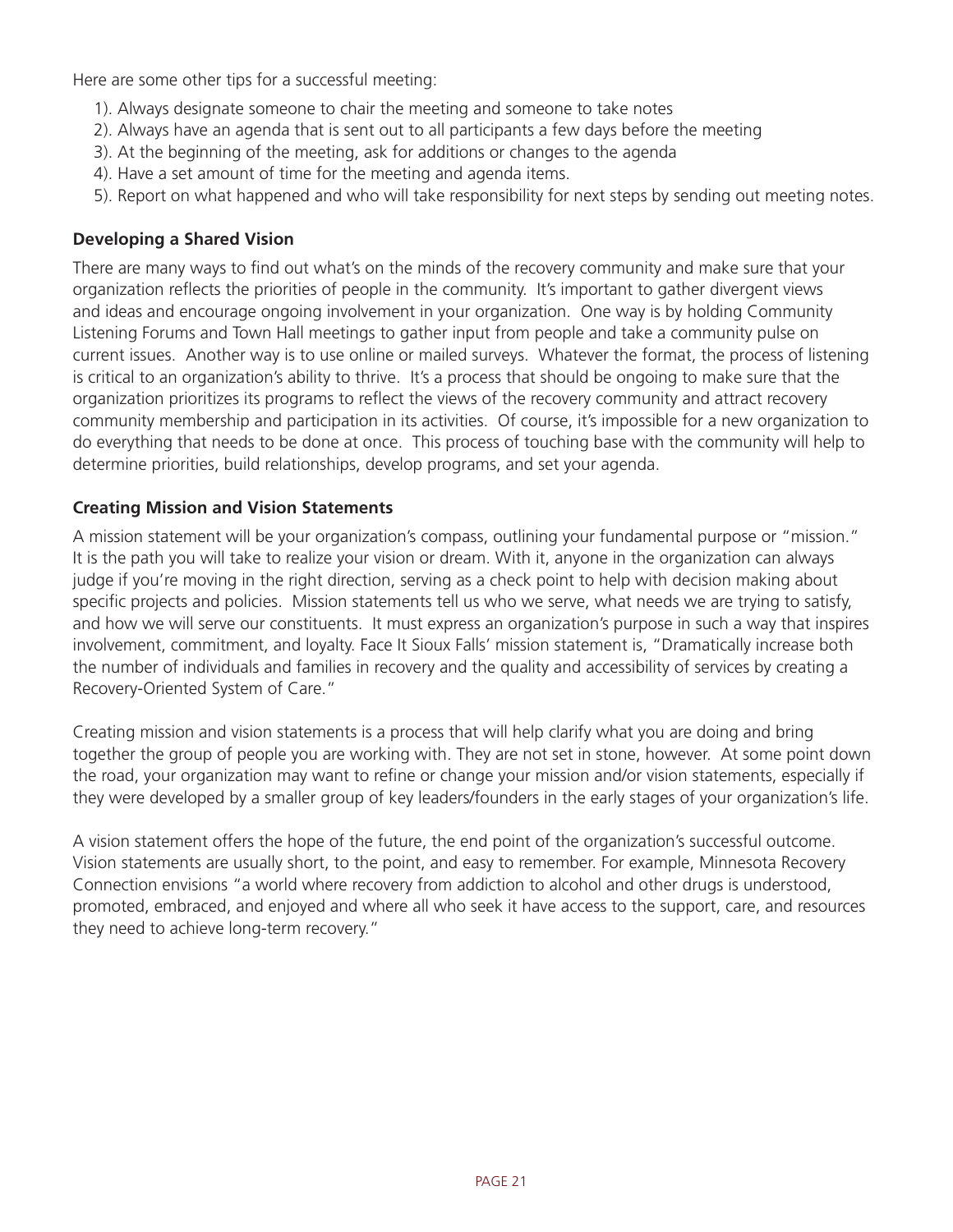#### **Building an Organizational Structure**

It takes time, resources, and energy to build a strong organizational infrastructure that will support your organization. A solid organizational infrastructure defines governance roles and processes and establishes authority and decision making procedures that help recovery community organizations be accountable to the community and funders.

One of the first decisions will be about whether or not you want to incorporate as a legal entity or get started as a campaign or project of another organization before tackling incorporation as a 501 (c)(3) organization. There are numerous sources of information and assistance about the process of applying for not-for-profit status and in many communities; attorneys have provided pro-bono assistance in making the applications. Some of the issues that you will need to address include membership and how your Board of Directors will be set up and operate, including representation from the recovery community, officers, and Board committees. If you decide to incorporate, you will need to draft by-laws and set up a formal organizational structure. See the Resources Section for examples of by-laws from a few recovery community organizations.

If you don't incorporate, you will still need to set up a structure for your organization and formalize a relationship with the organization that will serve as your fiscal agent. Faces & Voices of Recovery operated as a project of the Legal Action Center for the first six years of its existence before becoming a 501 (c)(3).

Whether or not you incorporate, your organization will also want to develop a business plan, establish a budget and system for keeping financial records and writing reports to funding agencies. The business plan should include the development of informational materials and resources, setting up an office, web site, communications and other systems.

Funding will be necessary to open an office, hire staff, and take on other expenses. Some organizations have benefitted from large grants that allowed them to have substantial budgets in their early years and develop a strong organizational infrastructure. Other organizations have followed business plans that had little initial investment in paid staff and office space and secured funding after demonstrating an ability to carry out their agenda.

Whatever the case, organizations need to inventory who their potential financial supporters are and build strong relationships with them. Recovery community organizations receive funds from a wide variety of sources. They may receive federal funding through the federal government's Access to Recovery, Recovery Month, and reentry and other programs. In certain states that have been implementing recovery-oriented systems of care, recovery community organizations are receiving funding through the block grant. In these instances, they have able to bill for the delivery of recovery support services through the state Medicaid program or receive funds through contracts with state Departments of Correction or other state agencies.

At the community level, hundreds of businesses and local units of governments have provided support to events and activities. Private foundations have also provided financial support for particular recovery community organization-sponsored activities or special events like Faces & Voices America Honors Recovery. The Christopher D. Smithers Foundation funded the printing and North American distribution of a White Bison, Inc. book on the history of recovery among Native American tribes. The Robert Wood Johnson Foundation supported Faces & Voices early development and the Open Society Foundation is funding its support of recovery community organizations and work on health reform.

State wide recovery community organizations like People Advocating Recovery (PAR) in Kentucky have enjoyed support from health care conversion foundations like the Health Foundation of Greater Cincinnati. CCAR established its Technical Assistance Group to generate income from its trainings.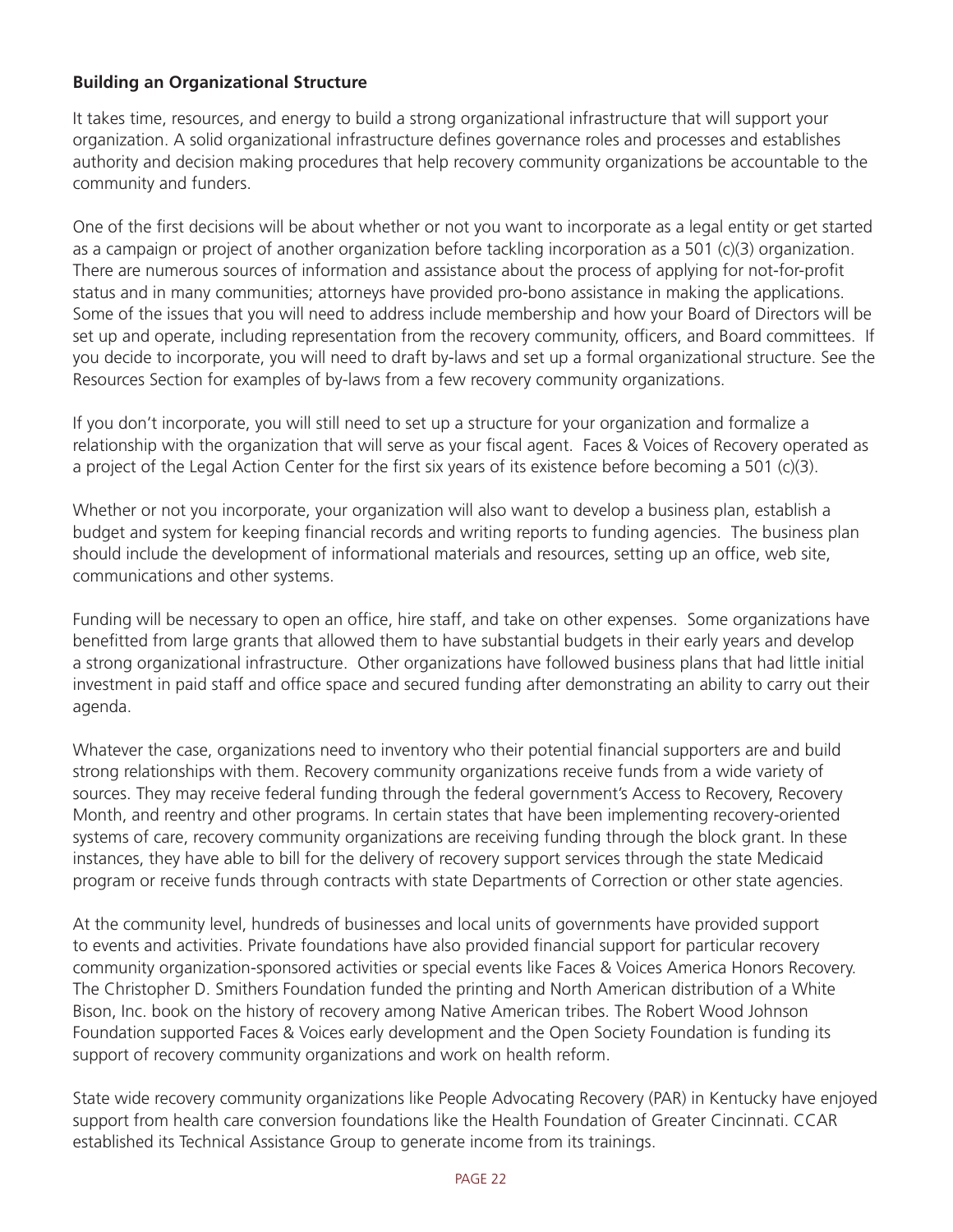This support has not met the fiscal needs of the growing numbers of recovery community organizations. Some groups are self-funded primarily from donations of people in recovery and their circle of friends and associates. Many envision their long-term financial sustainability in terms of support from members of their local communities of recovery. This support is most often delivered through either paid memberships or donations in response to individual giving campaigns or in event sponsorship.

Some groups are developing relationships with allied organizations who can become supporters and advocates for issues of shared concern. These allies include employers, educators, people from the faith and business communities, health care providers, attorneys, and funding organizations.

#### **Communications**

As your organization gets up and running, you will want to be keeping track of the names and contact information of everyone you come in touch with. If you have a town hall meeting, Recovery Month event, or other activity, make sure to find out who's there so that you can build a network of advocates who you can be in touch with on a regular basis. Never miss an opportunity to have clipboards and sign-in sheets. Build and develop a database of members and supporters, making sure to ensure the confidentiality of their information.

Many organizations have developed web site or face book and other online pages to stay in contact with their members while others have weekly or monthly eNewsletters to share information and resources. Other communications tools include chat rooms, listservs and direct mail.

#### **Steps to Organizing the Recovery Community**

- Establish the core group
- Establish leadership and/or champion(s) for the cause
- Determine vision, mission, and purpose
- Establish working infrastructure (Board of Directors?, staff?, volunteers?
- Recruit, engage, retain more people
- In early stages, pick one or two projects and do them extremely well to establish credibility
- Make sure these early stage projects are "right-sized" not too small or too big
- Build on successes, strengths
- Market; promote successes with constituency, stakeholders, possible funders
- Share Be aware of opportunities as they arise, establish a system to prioritize, be conscious of what you can do and do well

#### **Building Your Agenda**

In the process of developing your vision and mission, your organization heard from the recovery community about its priorities. A number of organizations have conducted a community assessment for strengths and needs or have done asset mapping of community resources as part of their ongoing work to develop programs, advocacy campaigns, and assist in their strategic planning As your group is developing, you won't be able to take on all of the issues that have been identified at once. Instead, you will have to set priorities for programs and activities. For example, many recovery community organizations are interested in opening Recovery Community Centers (see box below). Part of that process is assessing what the opportunities are for moving a recovery agenda forward. Given your organization's capacity, is there an issue like restoration of voting rights, that you can work on, make a name for yourself and build a broader constituency base? Your organization's leadership will need to decide how decisions will be made and how you are going to get things done.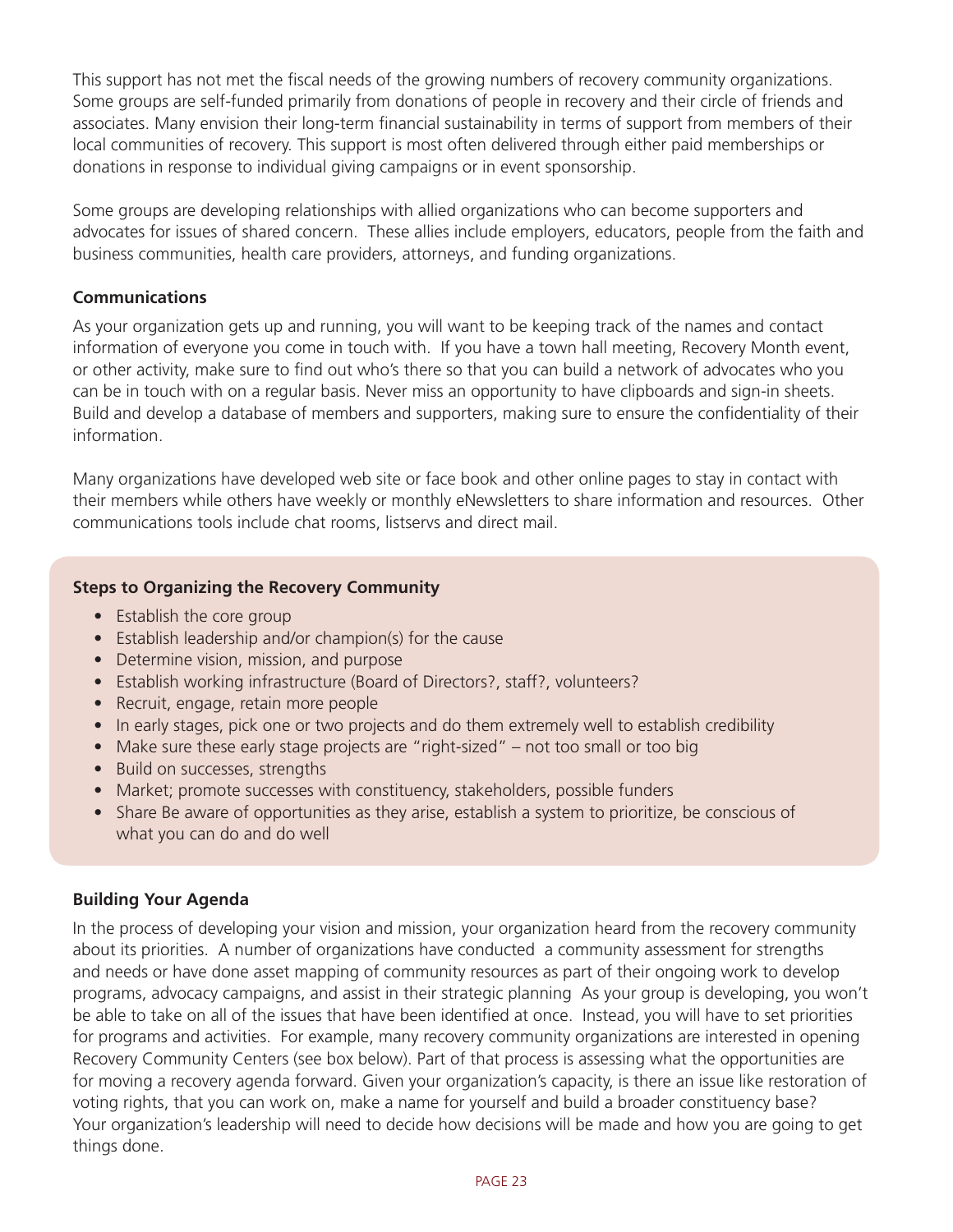#### **Steps to Organizing the Recovery Community**

Advocates in the state of Vermont pioneered developing a physical place in the community where recovery community organizations can do their work – be it putting a face and a voice on recovery, advocating for public policy changes or providing peer recovery support services.

Today a network of eleven recovery community centers across the state are organized as the Vermont Recovery Network. These public places literally bring recovery from church basements onto Main St. in Rhode Island. , that state's recovery community organization, Rhode Island CARES is housed in the Anchor Recovery Community Center in downtown Pawtucket, Rhode Island. Pennsylvania Recovery Organization – Achieving Community Together (PRO-ACT) operates three recovery community centers. There's a growing network of these physical locations where the recovery community is organizing the ability to care. Connecticut Community for Addiction Recovery (CCAR) developed a list of the core elements of a recovery community center. The list below is based on that list. Recovery Community Centers are:

- A recovery-oriented sanctuary anchored in the heart of the community;
- A visible, physical location where recovery community organizations can organize the local recovery community's ability to care, by providing a variety of recovery support services and putting a face on recovery;
- A recovery resource for the local community, serving as a place where people still struggling with addiction and family members can enter and receive help in navigating the systems and services to get the help they need; and
- A recovery resource offering a structured schedule of recovery-related workshops, trainings, meetings, services and social events.

Recovery community centers are places where people actively work on their recovery, or help others and recovery community organizations carry out their programs and activities. They are not treatment agencies because clinical services aren't offered and they're not 12-step clubhouses or drop-in centers.

Your recovery community organization's success will depend on your ability to develop and nurture relationships of all kinds. The most important relationship is with the recovery community – people in recovery, family members, friends and allies. Within the community are the future leaders of the recovery movement. They are people who have retired from their professions as well as young people who can be nurtured to take on leadership positions in organizations and the community. We look forward to the day when candidates for public office are running on our "recovery agenda."

Celebrations are an important part of sustaining the recovery movement. Publicly thanking and acknowledging volunteers who are the living proof of your organization's commitment to recovery-related social change is one way to honor individuals and bring forward the recovery message. Celebrating addiction recovery as part of National Recovery Month is educating the public about the reality of recovery. Celebrating hard won victories is a way of educating the public about the reality of recovery and the strength of the organized recovery community.